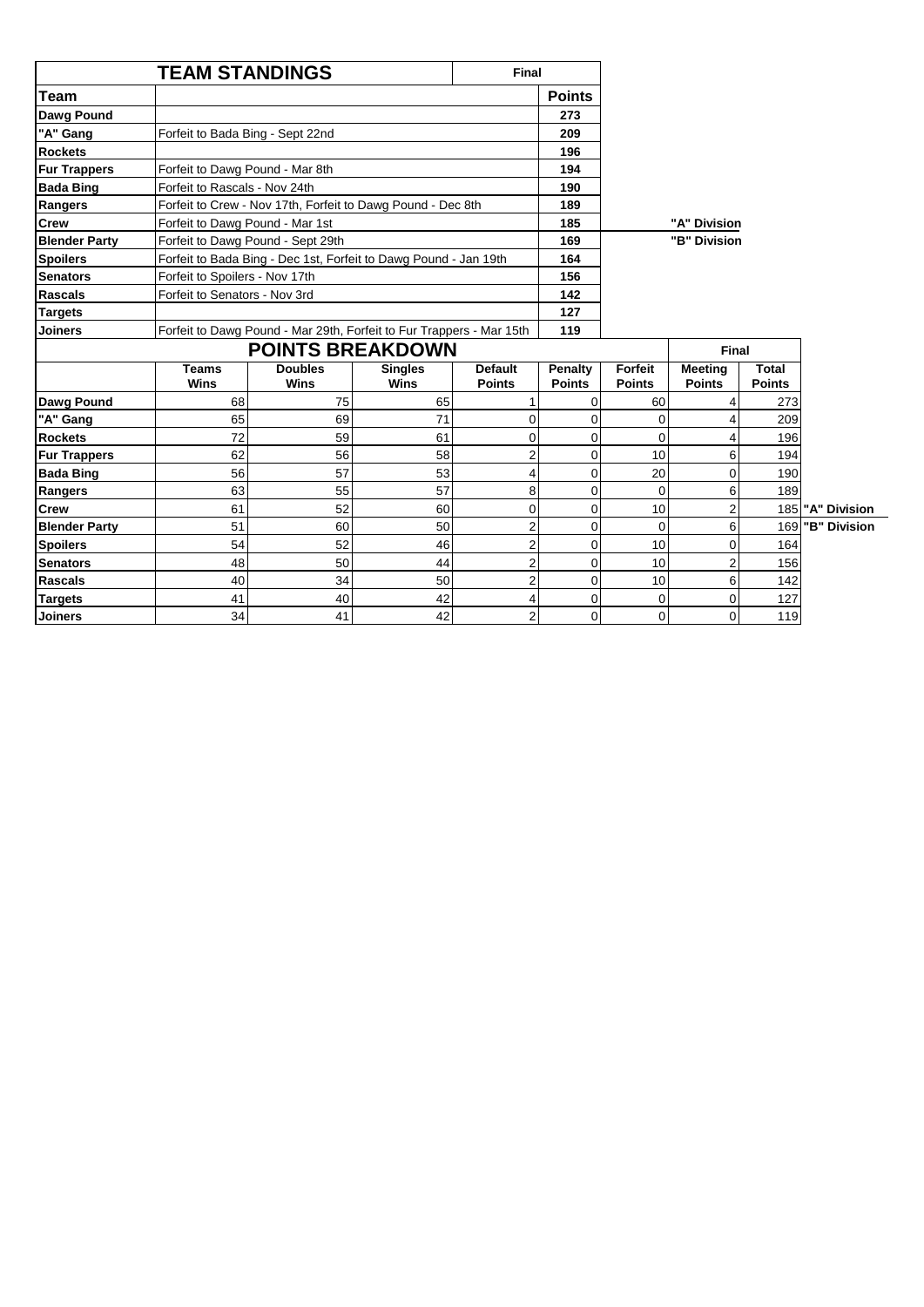

| <b>Tournament Results 2011-2012</b> |                                                     |                                                                |
|-------------------------------------|-----------------------------------------------------|----------------------------------------------------------------|
| <b>Event</b>                        | <b>Winner</b>                                       | <b>Runner Up</b>                                               |
| <b>Memorial</b>                     | Gary Dixon, Henri Loisel, Gibby Gibson              | Sandra Muise, Tim Haymes, Donal MacKinnon                      |
| <b>Jimmy Russell Team Select</b>    | Judy Scheirrs, Sandra Muise, Ron Warnock            | Dave Weasner, Gil Mercier, Ben Barnes                          |
| <b>Sweetheart Mixed Doubles</b>     | Judith Zarubiak, Ron Warnock                        | Norma Craigs, Denis Simoneau                                   |
| Team Playoffs - "A" Division        | Dawg Pound<br>Ben Barnes, Gibby Gibson              | <b>Bada Bing</b> Heather Cowell, Connie Adams                  |
|                                     | Solange Aubin, Debbie Nixon, Greg Bishop            | Darryl DeVilliers Schut, John Adams, Kayla Adams               |
|                                     | Judy Scheiers, Donal MacKinnon                      | Lloyd Brogan, Tania Wedge                                      |
|                                     |                                                     |                                                                |
| Team Playoffs - "B" Division        | Spoilers Dave Weasner, Donna Hewitt                 | Don Portanova, Gary DiMarco, Betty<br><b>Senators</b><br>Cohoe |
|                                     | Natalie Tamulynas, Jen Bannar, Gil Mercier          | Christine Portanova, Dave Roberts, Louise Brown                |
|                                     | Jody Cowell, Larry Green, Remi Riel, Steve<br>Minor | Ray Brown                                                      |
| High / Low Doubles - "A" Division   | Gary Dixon, Ron Warnock                             | Elsie Bell, Donal MacKinnon                                    |
| High / Low Doubles - "B" Division   | Shane MacGillivray, Keith McConkey                  | Karen Ryan, Steve Forget                                       |
| Singles - "A" Ladies                | Michelle Waite                                      | Connie Adams                                                   |
|                                     |                                                     |                                                                |
| Singles - "A" Men                   | Ron Warnock                                         | Aaron Bell                                                     |
| Singles - "B" Ladies                | Roni Webb                                           | Olwen Benton                                                   |
|                                     |                                                     |                                                                |
| Singles - "B" Men                   | Mike St Amour                                       | Rene St Amour                                                  |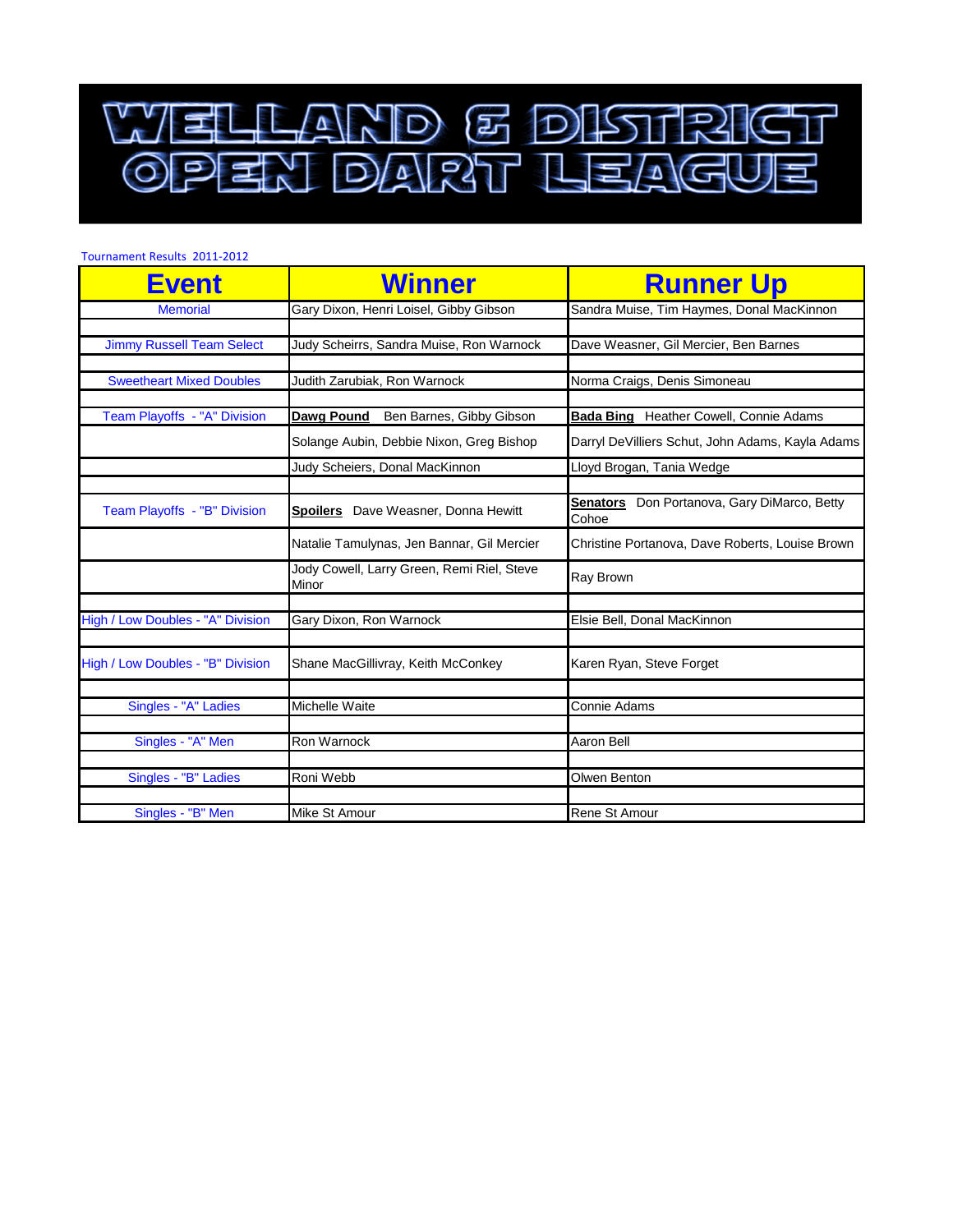|                |                      |                  |                 |                  |                 |                         |                         |                | <b>WEEKLY POINTS</b> |                         |                |                  |                         |                |                  |                         |                | Final          |
|----------------|----------------------|------------------|-----------------|------------------|-----------------|-------------------------|-------------------------|----------------|----------------------|-------------------------|----------------|------------------|-------------------------|----------------|------------------|-------------------------|----------------|----------------|
| <b>Team</b>    | Team                 | W <sub>1</sub>   | W <sub>2</sub>  | W <sub>3</sub>   | W 4             | <b>W5</b>               | W 6                     | <b>W7</b>      | <b>Mtg</b>           | <b>W8</b>               | W 9            | <b>W</b> 10      | W 11                    | W 12           | W 13             | W 14                    | W 15           | W 16           |
| No.            | <b>Name</b>          | Sept             | Sept            | Sept             | Sept            | Oct                     | Oct                     | Oct            | Oct                  | Oct                     | Nov            | Nov              | Nov                     | <b>Dec</b>     | Dec              | Jan                     | Jan            | Jan            |
|                |                      | $\boldsymbol{8}$ | 15              | 22               | 29              | $\,6$                   | 13                      | 20             | 26                   | 27                      | 3              | 17               | 24                      | 1              | $\boldsymbol{8}$ | 5                       | 12             | 19             |
| 1              | "A" Gang             | <b>BYE</b>       | 11              | Forfeit          | 5               | 10                      | 10                      | 8              | $\overline{0}$       | 9                       | 10             | 13               | 6                       | 11             | 12               | <b>BYE</b>              | 8              | 9              |
| $\overline{2}$ | Joiners              | 6                | $6\phantom{1}6$ | $\overline{7}$   | 6               | 8                       | $\overline{\mathbf{4}}$ | <b>BYE</b>     | $\mathbf{0}$         | $\overline{\mathbf{4}}$ | 9              | 5                | 5                       | $\overline{2}$ | 3                | 4                       | 6              | 8              |
| 3              | Senators             | 3                | 5               | $\overline{7}$   | 10              | $\overline{c}$          | 11                      | 5              | $\mathbf 0$          | $\boldsymbol{9}$        | 10             | Forfeit          | 5                       | 4              | <b>BYE</b>       | 10                      | $\overline{7}$ | 4              |
| 4              | Dawg Pound           | 11               | 13              | 12               | 10              | 13                      | <b>BYE</b>              | 12             | $\overline{2}$       | 12                      | 10             | 11               | 9                       | 13             | 10               | 11                      | 12             | 10             |
| 5              | <b>Blender Party</b> | 9                | $\overline{7}$  | 8                | Forfeit         | $\overline{7}$          | 6                       | 5              | $\overline{2}$       | $\overline{7}$          | $\overline{7}$ | $\boldsymbol{2}$ | 10                      | <b>BYE</b>     | $\overline{7}$   | 6                       | 8              | 10             |
| 6              | Targets              | 9                | 5               | $\overline{7}$   | 5               | <b>BYE</b>              | 4                       | 6              | $\mathbf 0$          | $\overline{5}$          | 5              | 4                | 10                      | 5              | 5                | 8                       | 5              | 5              |
| 7              | Spoilers             | 4                | 10              | 3                | 9               | 5                       | $\overline{7}$          | 8              | $\mathbf 0$          | $\,6$                   | 8              | 10               | <b>BYE</b>              | Forfeit        | 8                | $\overline{7}$          | 10             | Forfeit        |
| 8              | <b>Fur Trappers</b>  | 11               | 8               | 8                | <b>BYE</b>      | 10                      | 10                      | $\overline{7}$ | $\overline{2}$       | 10                      | 5              | 10               | 8                       | 8              | 10               | 8                       | $\overline{7}$ | 11             |
| 9              | Rascals              | 6                | $\overline{c}$  | 8                | 8               | 6                       | 5                       | $\overline{7}$ | $\overline{2}$       | 8                       | Forfeit        | <b>BYE</b>       | 10                      | 3              | 5                | $\overline{7}$          | 3              | $\overline{7}$ |
| 10             | Crew                 | 6                | 10              | <b>BYE</b>       | 8               | 5                       | 5                       | 9              | $\overline{2}$       | $\mathbf{3}$            | 6              | 10               | $\overline{7}$          | 12             | $\overline{7}$   | $9\,$                   | 8              | <b>BYE</b>     |
| 11             | <b>Rockets</b>       | 4                | 9               | 6                | 10              | 9                       | 8                       | 10             | $\mathbf 0$          | $\,6$                   | <b>BYE</b>     | 5                | 8                       | $\overline{7}$ | 10               | 4                       | 9              | 8              |
| 12             | <b>Bada Bing</b>     | 12               | <b>BYE</b>      | 10               | $\overline{7}$  | 5                       | 11                      | 3              | $\mathbf 0$          | 11                      | $\overline{7}$ | 10               | Forfeit                 | 10             | 8                | 5                       | <b>BYE</b>     | 6              |
| 13             | Rangers              | 9                | 4               | $\boldsymbol{9}$ | $\overline{7}$  | 10                      | $\boldsymbol{9}$        | 10             | $\overline{2}$       | <b>BYE</b>              | 6              | <b>Forfeit</b>   | $\overline{7}$          | 10             | Forfeit          | 11                      | $\overline{7}$ | $\overline{7}$ |
|                |                      | 90               | 90              | 85               | 85              | 90                      | 90                      | 90             | 12                   | 90                      | 83             | 80               | 85                      | 85             | 85               | 90                      | 90             | 85             |
|                |                      |                  |                 |                  |                 |                         |                         |                |                      |                         |                |                  |                         |                |                  |                         |                |                |
| <b>Team</b>    | <b>Team</b>          | W 17             | <b>W18</b>      | Mtg              | W <sub>19</sub> | <b>W20</b>              | W <sub>21</sub>         | <b>W22</b>     | <b>W23</b>           | Mtg                     | <b>W24</b>     | <b>W25</b>       | <b>W26</b>              |                |                  | <b>Mtg</b>              | No of          | Avg            |
| No.            | <b>Name</b>          | Jan              | Feb             | Feb              | Feb             | Feb                     | Mar                     | Mar            | Mar                  | Mar                     | Mar            | Mar              | Apr                     |                | <b>Totals</b>    | <b>Pts</b>              | <b>Wks</b>     | Pts            |
|                |                      | 26               | $\overline{2}$  | 15               | 16              | 23                      | $\mathbf{1}$            | 8              | 15                   | 21                      | 22             | 29               | 5                       |                |                  |                         |                |                |
|                | "A" Gang             | 8                | 10              | $\overline{2}$   | 8               | 10                      | 6                       | 11             | 9                    | $\overline{2}$          | $\overline{2}$ | 8                | 11                      |                | 209              | $\vert$                 | 24             | 8.54           |
| $\sqrt{2}$     | Joiners              | 5                | $\overline{7}$  | $\overline{0}$   | 5               | <b>BYE</b>              | $\overline{2}$          | 3              | Forfeit              | $\overline{0}$          | 10             | Forfeit          | $\overline{\mathbf{4}}$ |                | 119              | $\overline{0}$          | 24             | 4.96           |
| 3              | Senators             | $\overline{7}$   | $\overline{2}$  | $\mathbf{0}$     | 10              | 8                       | 4                       | 5              | 11                   | $\overline{2}$          | 8              | $\overline{7}$   | <b>BYE</b>              |                | 156              | $\mathbf{2}$            | 24             | 6.42           |
| 4              | Dawg Pound           | 12               | 13              | $\mathbf{0}$     | <b>BYE</b>      | 10                      | 10                      | 10             | 12                   | $\overline{2}$          | 13             | 10               | 10                      |                | 273              | $\overline{\mathbf{4}}$ | 24             | 11.21          |
| 5              | <b>Blender Party</b> | 3                | 8               | $\overline{2}$   | 8               | 6                       | 11                      | $\overline{7}$ | 6                    | $\overline{2}$          | $\overline{7}$ | <b>BYE</b>       | 8                       |                | 169              | $6 \overline{6}$        | 24             | 6.79           |
| 6              | Targets              | 8                | <b>BYE</b>      | $\mathbf{0}$     | 5               | $\overline{\mathbf{4}}$ | 4                       | 4              | 3                    | $\mathbf{0}$            | 5              | $\overline{2}$   | $\overline{\mathbf{4}}$ |                | 127              | $\overline{0}$          | 24             | 5.29           |
| 7              | Spoilers             | 10               | 6               | $\mathbf{0}$     | 9               | 11                      | $\boldsymbol{9}$        | 8              | 4                    | $\overline{0}$          | <b>BYE</b>     | $\overline{7}$   | 5                       |                | 164              | $\overline{0}$          | 24             | 6.83           |
| 8              | Fur Trappers         | <b>BYE</b>       | 3               | $\overline{2}$   | 6               | 5                       | 11                      | Forfeit        | 10                   | $\overline{2}$          | 6              | 6                | 10                      |                | 194              | $6 \mid$                | 24             | 7.83           |
| 9              | Rascals              | 5                | 3               | $\overline{2}$   | $\overline{7}$  | 4                       | $\overline{\mathbf{4}}$ | $10$           | <b>BYE</b>           | $\overline{2}$          | $\overline{7}$ | 6                | 5                       |                | 142              | $6 \mid$                | 24             | 5.67           |
| 10             | Crew                 | 9                | 5               | $\overline{0}$   | 9               | 11                      | Forfeit                 | 12             | $\overline{7}$       | $\overline{0}$          | 6              | 9                | 10                      |                | 185              | $\mathbf{2}$            | 24             | 7.63           |
| 11             | Rockets              | $\overline{7}$   | 12              | $\overline{2}$   | 6               | 9                       | 11                      | <b>BYE</b>     | 5                    | $\overline{2}$          | 9              | 9                | 11                      |                | 196              | $\overline{4}$          | 24             | 8.00           |
| 12             | <b>Bada Bing</b>     | 6                | 12              | $\overline{0}$   | 10              | 5                       | 13                      | 6              | 10                   | $\mathbf{0}$            | 8              | 8                | $\overline{7}$          |                | 190              | $\overline{0}$          | 24             | 7.92           |
| 13             | Rangers              | 10               | 9               | $\overline{2}$   | $\overline{7}$  | $\overline{7}$          | <b>BYE</b>              | 9              | 8                    | $\overline{2}$          | 9              | 13               | 5                       |                | 189              | 6                       | 24             | 7.63           |
|                |                      | 90               | 90              | 12               | 90              | 90                      | 85                      | 85             | 85                   | 16                      | 90             | 85               | 90                      |                | 2313             | 40                      |                |                |
|                |                      |                  |                 |                  |                 | M/U                     |                         | Forfeit        |                      | Pen                     |                | no score sheet   |                         |                |                  |                         |                |                |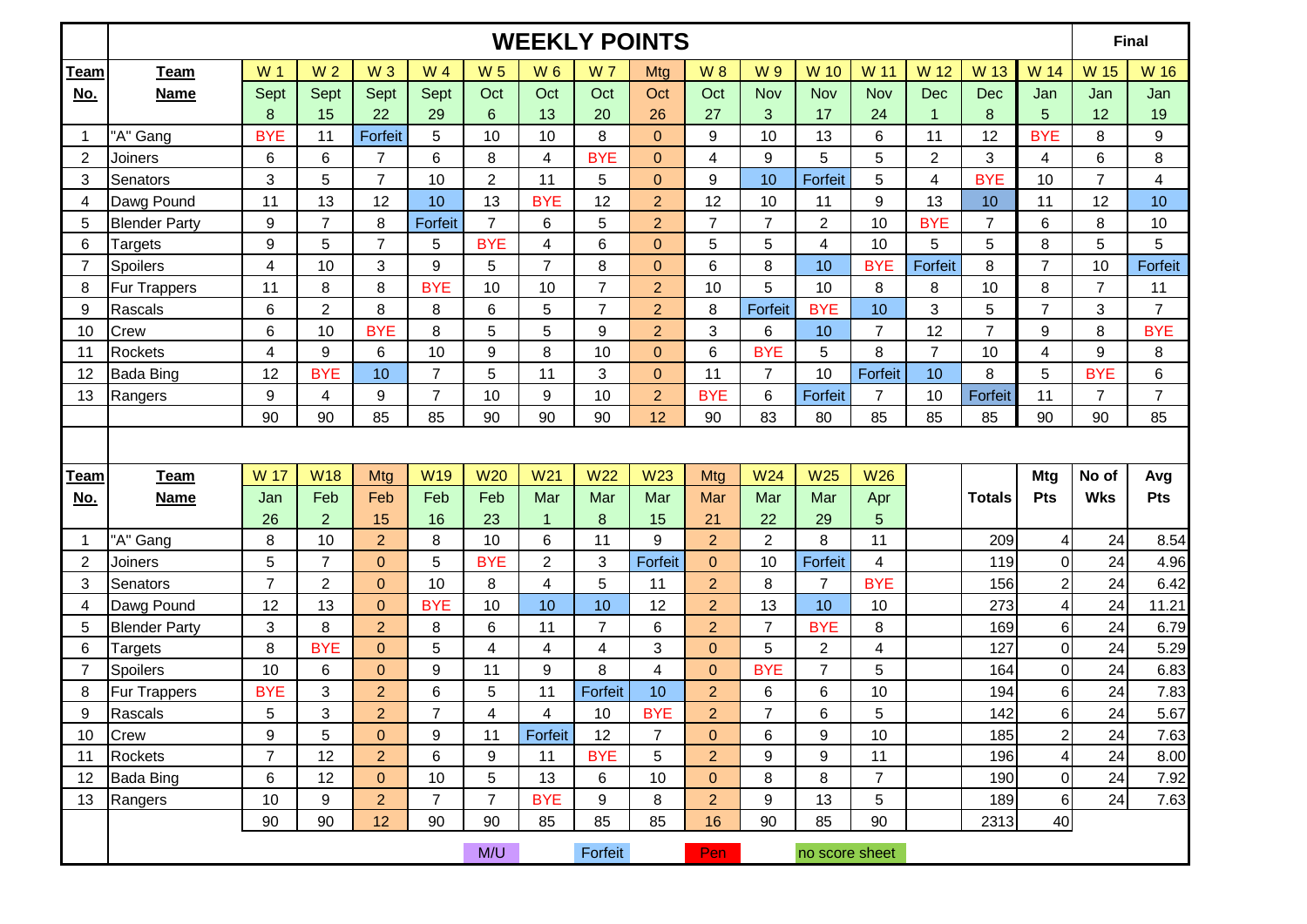|                                        |                              | <b>RANK BY PERCENTAGES</b>     |                                |                               |                                 | Final                          |
|----------------------------------------|------------------------------|--------------------------------|--------------------------------|-------------------------------|---------------------------------|--------------------------------|
|                                        | <b>TOTAL</b><br><b>TEAMS</b> | <b>TOTAL</b><br><b>DOUBLES</b> | <b>TOTAL</b><br><b>SINGLES</b> | <b>GAMES</b><br><b>PLAYED</b> | <b>GAMES</b><br><b>FINISHED</b> | <b>FINISHING</b><br>PERCENTAGE |
| Gibby Gibson                           | 72                           | 27                             | 17                             | 116                           | 53                              | 45.69%                         |
| Donal MacKinnon                        | 75                           | 26                             | 15                             | 116                           | 47                              | 40.52%                         |
| Ben Barnes                             | 62                           | 26                             | 11                             | 99                            | 40                              | 40.40%                         |
| Ron Warnock                            | 112                          | 44                             | 23                             | 179                           | 66                              | 36.87%                         |
| Keith Stratton<br><b>Brad Lyddiatt</b> | 103<br>20                    | 40<br>8                        | 22<br>5                        | 165<br>33                     | 60<br>12                        | 36.36%<br>36.36%               |
| Doug Hamilton                          | 85                           | 32                             | 19                             | 136                           | 48                              | 35.29%                         |
| Aaron Bell                             | 91                           | 34                             | 18                             | 143                           | 47                              | 32.87%                         |
| Darryl DeVilliers Schut                | 79                           | 34                             | 15                             | 128                           | 42                              | 32.81%                         |
| Don Portanova                          | 80                           | 30                             | 14                             | 124                           | 40                              | 32.26%                         |
| Denis Simoneau                         | 95                           | 36                             | 21                             | 152                           | 47                              | 30.92%                         |
| Clive Benton                           | 87                           | 34                             | 21                             | 142                           | 43                              | 30.28%                         |
| Greg Bishop                            | 70                           | 27                             | 10                             | 107                           | 31                              | 28.97%                         |
| Steve Minor                            | 91                           | 34                             | 20                             | 145                           | 42                              | 28.97%                         |
| Matt McNamara<br>Gil Mercier           | 23<br>91                     | 10<br>37                       | 5<br>20                        | 38<br>148                     | 11<br>42                        | 28.95%<br>28.38%               |
| Jay Carrigan                           | 99                           | 36                             | 18                             | 153                           | 41                              | 26.80%                         |
| Frank Benton                           | 92                           | 37                             | 14                             | 143                           | 38                              | 26.57%                         |
| Chip Barrow                            | 77                           | 33                             | 15                             | 125                           | 33                              | 26.40%                         |
| Fred Townsend                          | 71                           | 31                             | 13                             | 115                           | 30                              | 26.09%                         |
| Ray Armbrust                           | 109                          | 46                             | 23                             | 178                           | 46                              | 25.84%                         |
| <b>Stuart Muir</b>                     | 91                           | 39                             | 20                             | 150                           | 38                              | 25.33%                         |
| Remi Riel                              | 49                           | 23                             | 11                             | 83                            | 21                              | 25.30%                         |
| Shane MacGillivray                     | 73                           | 28                             | 16                             | 117                           | 29                              | 24.79%                         |
| John Adams                             | 94                           | 40                             | 18                             | 152                           | 37                              | 24.34%                         |
| Ron Bartlett                           | 77                           | 32                             | 15                             | 124                           | 30                              | 24.19%                         |
| Lloyd Brogan                           | 68<br>85                     | 24<br>30                       | 16<br>18                       | 108<br>133                    | 26                              | 24.07%                         |
| Mike St Amour<br>Connie Adams          | 61                           | 22                             | 13                             | 96                            | 32<br>23                        | 24.06%<br>23.96%               |
| Ken Dixon                              | 78                           | 32                             | 16                             | 126                           | 30                              | 23.81%                         |
| Greg Terry                             | 87                           | 34                             | 17                             | 138                           | 32                              | 23.19%                         |
| Louise Brown                           | 83                           | 35                             | 19                             | 137                           | 31                              | 22.63%                         |
| Brenda MacFarlane                      | 10                           | 6                              | 3                              | 19                            | 4                               | 21.05%                         |
| <b>Bob Cummings</b>                    | 67                           | 25                             | 15                             | 107                           | 22                              | 20.56%                         |
| Mike Murray                            | 73                           | 29                             | 15                             | 117                           | 24                              | 20.51%                         |
| Al Lobbezoo                            | 62                           | 20                             | 12                             | 94                            | 19                              | 20.21%                         |
| Lori Marquis                           | 69                           | 31                             | 14                             | 114                           | 23                              | 20.18%                         |
| Gloria Armbrust                        | 98                           | 41                             | 20                             | 159                           | 32                              | 20.13%                         |
| Willie Muirhead                        | 103                          | 44                             | 22                             | 169                           | 34                              | 20.12%                         |
| Sandra Muise<br>Jeff Cook              | 84<br>81                     | 35<br>33                       | 18<br>16                       | 137<br>130                    | 27<br>25                        | 19.71%<br>19.23%               |
| Jessie Stratton                        | 72                           | 26                             | 17                             | 115                           | 22                              | 19.13%                         |
| Rene St Amour                          | 62                           | 23                             | 11                             | 96                            | 18                              | 18.75%                         |
| Mike Carter                            | 48                           | 17                             | 11                             | 76                            | 14                              | 18.42%                         |
| Debbie Nixon                           | 68                           | 29                             | 15                             | 112                           | 19                              | 16.96%                         |
| <b>Bill Morgan</b>                     | 94                           | 38                             | 16                             | 148                           | 25                              | 16.89%                         |
| Steve Forget                           | 83                           | 38                             | 18                             | 139                           | 23                              | 16.55%                         |
| Tim Haymes                             | 73                           | 28                             | 15                             | 116                           | 19                              | 16.38%                         |
| Kayla Adams                            | 63                           | 26                             | 15                             | 104                           | 17                              | 16.35%                         |
| Diane Matthews                         | 88                           | 36                             | 17                             | 141                           | 23                              | 16.31%                         |
| Karen Ryan                             | 95                           | 31                             | 15                             | 141                           | 22                              | 15.60%                         |
| Debbie Dixon                           | 83                           | 33                             | 14                             | 130                           | 20                              | 15.38%                         |
| Henri Loisel<br>Garv DiMarco           | 82<br>81                     | 30<br>35                       | 14<br>18                       | 126<br>134                    | 19<br>20                        | 15.08%<br>14.93%               |
| Margie MacGillivray                    | 68                           | 28                             | 13                             | 109                           | 16                              | 14.68%                         |
| Joe Lavallee                           | 70                           | 24                             | 13                             | 107                           | 15                              | 14.02%                         |
| Lucy Gauthier                          | 97                           | 37                             | 20                             | 154                           | 21                              | 13.64%                         |
| Michelle Waite                         | 90                           | 37                             | 20                             | 147                           | 20                              | 13.61%                         |
| <b>Betty Cohoe</b>                     | 84                           | 33                             | 17                             | 134                           | 18                              | 13.43%                         |
| Dave Weasner                           | 83                           | 31                             | 16                             | 130                           | 17                              | 13.08%                         |
| Jody Cowell                            | 92                           | 36                             | 20                             | 148                           | 19                              | 12.84%                         |
| Judith Zarubiak                        | 92                           | 37                             | 14                             | 143                           | 18                              | 12.59%                         |
| Solange Aubin                          | 35                           | 14                             | 7                              | 56                            | 7                               | 12.50%                         |
| Roy Gray                               | 83                           | 28                             | 19                             | 130                           | 16                              | 12.31%                         |
| Al Brown<br>Kevin Csordas              | 82<br>84                     | 35<br>36                       | 17<br>15                       | 134<br>135                    | 16                              | 11.94%<br>11.85%               |
| Ray Brown                              | 68                           | 27                             | 16                             | 111                           | 16<br>13                        | 11.71%                         |
| Kerri Dixon                            | 74                           | 32                             | 14                             | 120                           | 14                              | 11.67%                         |
| Norma Craigs                           | 72                           | 28                             | 13                             | 113                           | 13                              | 11.50%                         |
| <b>Heather Cowell</b>                  | 86                           | 31                             | 18                             | 135                           | 15                              | 11.11%                         |
| Olwen Benton                           | 96                           | 40                             | 18                             | 154                           | 17                              | 11.04%                         |
| Natalie Tamulynas                      | 20                           | 7                              | 2                              | 29                            | 3                               | 10.34%                         |
| Pam Terry                              | 34                           | 16                             | 8                              | 58                            | 6                               | 10.34%                         |
| Keith McConkey                         | 55                           | 21                             | 12                             | 88                            | 9                               | 10.23%                         |
| Jessica Beck                           | 72                           | 32                             | 17                             | 121                           | 12                              | 9.92%                          |
| Judy Scheirrs                          | 68                           | 29                             | 15                             | 112                           | 11                              | 9.82%                          |
| Roni Webb                              | 26<br>71                     | 9<br>26                        | 6<br>8                         | 41<br>105                     | 4<br>10                         | 9.76%<br>9.52%                 |
| Christine Portanova<br>Donna Hewitt    | 52                           | 20                             | 9                              | 81                            | 7                               | 8.64%                          |
| Kim Pepin                              | 85                           | 37                             | 19                             | 141                           | 12                              | 8.51%                          |
| Jim Beckett                            | 94                           | 34                             | 19                             | 147                           | 12                              | 8.16%                          |
| Dave Roberts                           | 78                           | 30                             | 16                             | 124                           | 10                              | 8.06%                          |
| Sue Matthews                           | 73                           | 27                             | 12                             | 112                           | 9                               | 8.04%                          |
| Doris St Amour                         | 94                           | 39                             | 18                             | 151                           | 12                              | 7.95%                          |
| Dianna Bartlett                        | 82                           | 33                             | 14                             | 129                           | 10                              | 7.75%                          |
| Jim Little                             | 49                           | 21                             | 8                              | 78                            | 6                               | 7.69%                          |
| Cathy Gianetto                         | 87                           | 36                             | 13                             | 136                           | 10                              | 7.35%                          |
| Lorrie Murray                          | 46                           | 16                             | 7                              | 69                            | 5                               | 7.25%                          |
| <b>Gary Dixon</b>                      | 81                           | 29                             | 16                             | 126                           | 9                               | 7.14%                          |
| Tania Wedge                            | 61                           | 25                             | 6                              | 92                            | 6                               | 6.52%                          |
| Pete Finamore<br>Elsie Bell            | 38<br>64                     | 19<br>23                       | 7<br>15                        | 64<br>102                     | 4<br>6                          | 6.25%<br>5.88%                 |
| Marilyn Beckett                        | 54                           | 22                             | 12                             | 88                            | 5                               | 5.68%                          |
| Liz Lobbezoo                           | 23                           | 10                             | 5                              | 38                            | $\overline{2}$                  | 5.26%                          |
| Jen Bannar                             | 18                           | 6                              | 1                              | 25                            | 1                               | 4.00%                          |
| Maddy Gagnon                           | 96                           | 34                             | 14                             | 144                           | 3                               | 2.08%                          |
| Larry Green                            | 14                           | 8                              | $\overline{\mathbf{c}}$        | 24                            | 0                               | 0.00%                          |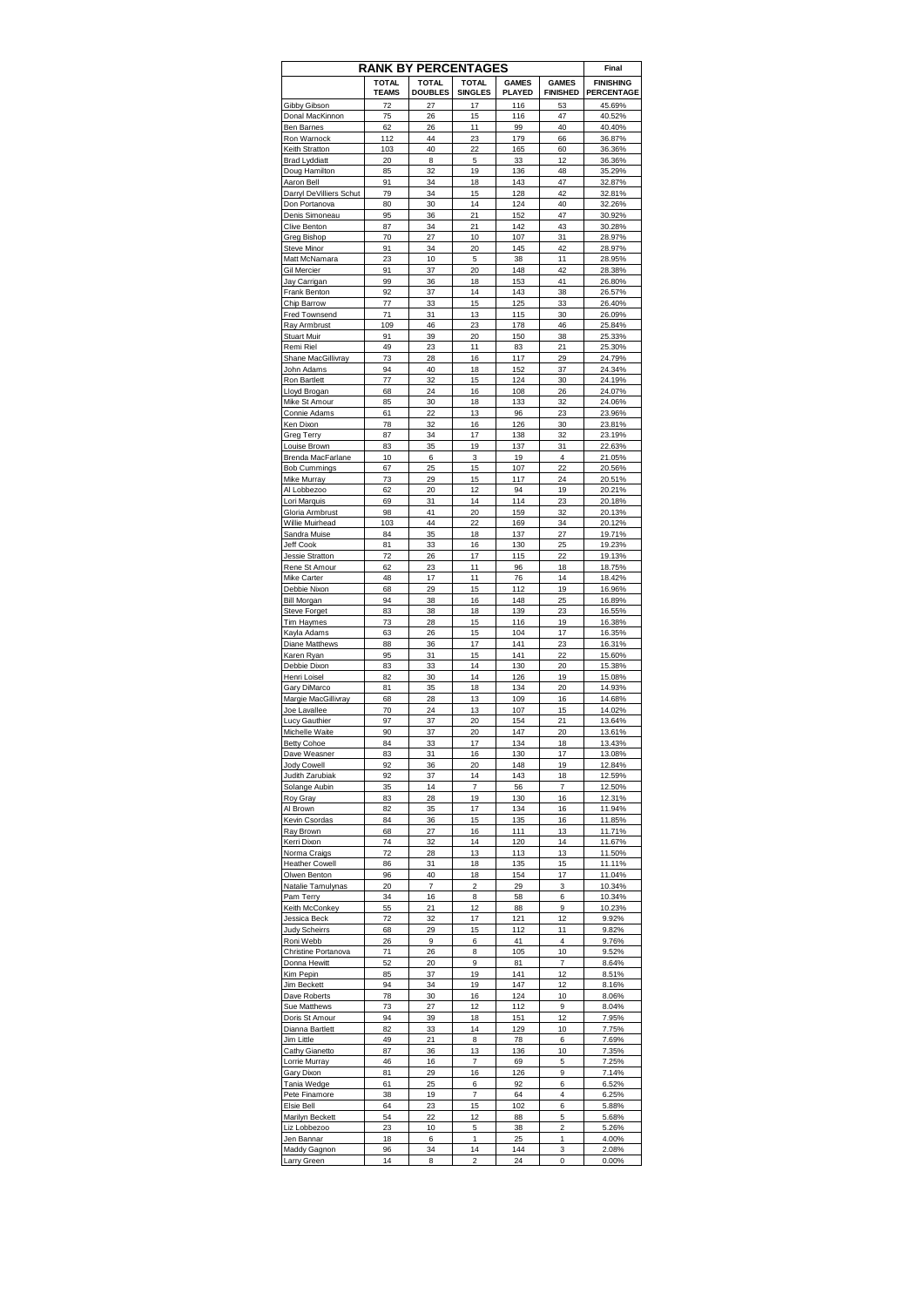|                                        |                              | <b>RANK BY FINISHES</b>        |                                |                               | Final                           |
|----------------------------------------|------------------------------|--------------------------------|--------------------------------|-------------------------------|---------------------------------|
|                                        | <b>TOTAL</b><br><b>TEAMS</b> | <b>TOTAL</b><br><b>DOUBLES</b> | <b>TOTAL</b><br><b>SINGLES</b> | <b>GAMES</b><br><b>PLAYED</b> | <b>GAMES</b><br><b>FINISHED</b> |
| Ron Warnock                            | 112                          | 44                             | 23                             | 179                           | 66                              |
| Keith Stratton                         | 103                          | 40                             | 22                             | 165                           | 60                              |
| Gibby Gibson                           | 72                           | 27                             | 17                             | 116                           | 53                              |
| Doug Hamilton<br>Donal MacKinnon       | 85<br>75                     | 32<br>26                       | 19<br>15                       | 136<br>116                    | 48<br>47                        |
| Aaron Bell                             | 91                           | 34                             | 18                             | 143                           | 47                              |
| Denis Simoneau                         | 95                           | 36                             | 21                             | 152                           | 47                              |
| Ray Armbrust                           | 109                          | 46                             | 23                             | 178                           | 46                              |
| Clive Benton                           | 87                           | 34                             | 21                             | 142                           | 43                              |
| Darryl DeVilliers Schut<br>Steve Minor | 79                           | 34                             | 15                             | 128                           | 42<br>42                        |
| Gil Mercier                            | 91<br>91                     | 34<br>37                       | 20<br>20                       | 145<br>148                    | 42                              |
| Jay Carrigan                           | 99                           | 36                             | 18                             | 153                           | 41                              |
| Ben Barnes                             | 62                           | 26                             | 11                             | 99                            | 40                              |
| Don Portanova                          | 80                           | 30                             | 14                             | 124                           | 40                              |
| Frank Benton                           | 92                           | 37                             | 14                             | 143                           | 38                              |
| <b>Stuart Muir</b>                     | 91                           | 39                             | 20                             | 150                           | 38                              |
| John Adams<br>Willie Muirhead          | 94                           | 40<br>44                       | 18<br>22                       | 152                           | 37<br>34                        |
| Chip Barrow                            | 103<br>77                    | 33                             | 15                             | 169<br>125                    | 33                              |
| Mike St Amour                          | 85                           | 30                             | 18                             | 133                           | 32                              |
| Greg Terry                             | 87                           | 34                             | 17                             | 138                           | 32                              |
| Gloria Armbrust                        | 98                           | 41                             | 20                             | 159                           | 32                              |
| Greg Bishop                            | 70                           | 27                             | 10                             | 107                           | 31                              |
| Louise Brown                           | 83                           | 35                             | 19                             | 137                           | 31                              |
| Fred Townsend                          | 71                           | 31                             | 13                             | 115                           | 30                              |
| Ron Bartlett                           | 77                           | 32                             | 15                             | 124                           | 30<br>30                        |
| Ken Dixon<br>Shane MacGillivray        | 78<br>73                     | 32<br>28                       | 16<br>16                       | 126<br>117                    | 29                              |
| Sandra Muise                           | 84                           | 35                             | 18                             | 137                           | 27                              |
| Lloyd Brogan                           | 68                           | 24                             | 16                             | 108                           | 26                              |
| Jeff Cook                              | 81                           | 33                             | 16                             | 130                           | 25                              |
| Bill Morgan                            | 94                           | 38                             | 16                             | 148                           | 25                              |
| Mike Murray                            | 73                           | 29                             | 15                             | 117                           | 24                              |
| Connie Adams                           | 61                           | 22                             | 13                             | 96                            | 23                              |
| Lori Marquis                           | 69                           | 31                             | 14                             | 114                           | 23                              |
| <b>Steve Forget</b>                    | 83                           | 38                             | 18                             | 139                           | 23                              |
| Diane Matthews<br>Bob Cummings         | 88<br>67                     | 36<br>25                       | 17<br>15                       | 141<br>107                    | 23<br>22                        |
| Jessie Stratton                        | 72                           | 26                             | 17                             | 115                           | 22                              |
| Karen Ryan                             | 95                           | 31                             | 15                             | 141                           | 22                              |
| Remi Riel                              | 49                           | 23                             | 11                             | 83                            | 21                              |
| Lucy Gauthier                          | 97                           | 37                             | 20                             | 154                           | 21                              |
| Debbie Dixon                           | 83                           | 33                             | 14                             | 130                           | 20                              |
| Gary DiMarco                           | 81                           | 35                             | 18                             | 134                           | 20                              |
| Michelle Waite<br>Al Lobbezoo          | 90                           | 37                             | 20<br>12                       | 147<br>94                     | 20                              |
| Debbie Nixon                           | 62<br>68                     | 20<br>29                       | 15                             | 112                           | 19<br>19                        |
| Tim Haymes                             | 73                           | 28                             | 15                             | 116                           | 19                              |
| Henri Loisel                           | 82                           | 30                             | 14                             | 126                           | 19                              |
| Jody Cowell                            | 92                           | 36                             | 20                             | 148                           | 19                              |
| Rene St Amour                          | 62                           | 23                             | 11                             | 96                            | 18                              |
| <b>Betty Cohoe</b>                     | 84                           | 33                             | 17                             | 134                           | 18                              |
| Judith Zarubiak<br>Kayla Adams         | 92<br>63                     | 37<br>26                       | 14<br>15                       | 143<br>104                    | 18<br>17                        |
| Dave Weasner                           | 83                           | 31                             | 16                             | 130                           | 17                              |
| Olwen Benton                           | 96                           | 40                             | 18                             | 154                           | 17                              |
| Margie MacGillivray                    | 68                           | 28                             | 13                             | 109                           | 16                              |
| Roy Gray                               | 83                           | 28                             | 19                             | 130                           | 16                              |
| Al Brown                               | 82                           | 35                             | 17                             | 134                           | 16                              |
| Kevin Csordas                          | 84                           | 36                             | 15                             | 135                           | 16                              |
| Joe Lavallee                           | 70                           | 24                             | 13<br>18                       | 107                           | 15<br>15                        |
| <b>Heather Cowell</b><br>Mike Carter   | 86<br>48                     | 31<br>17                       | 11                             | 135<br>76                     | 14                              |
| Kerri Dixon                            | 74                           | 32                             | 14                             | 120                           | 14                              |
| Ray Brown                              | 68                           | 27                             | 16                             | 111                           | 13                              |
| Norma Craigs                           | 72                           | 28                             | 13                             | 113                           | 13                              |
| <b>Brad Lyddiatt</b>                   | 20                           | 8                              | 5                              | 33                            | 12                              |
| Jessica Beck                           | 72                           | 32                             | 17                             | 121                           | 12                              |
| Kim Pepin                              | 85                           | 37                             | 19                             | 141                           | 12                              |
| Jim Beckett<br>Doris St Amour          | 94<br>94                     | 34<br>39                       | 19<br>18                       | 147<br>151                    | 12<br>12                        |
| Matt McNamara                          | 23                           | 10                             | 5                              | 38                            | 11                              |
| Judy Scheirrs                          | 68                           | 29                             | 15                             | 112                           | 11                              |
| Christine Portanova                    | 71                           | 26                             | 8                              | 105                           | 10                              |
| Dave Roberts                           | 78                           | 30                             | 16                             | 124                           | 10                              |
| Dianna Bartlett                        | 82                           | 33                             | 14                             | 129                           | 10                              |
| <b>Cathy Gianetto</b>                  | 87                           | 36                             | 13                             | 136                           | 10                              |
| Keith McConkey                         | 55                           | 21                             | 12                             | 88                            | 9                               |
| Sue Matthews                           | 73                           | 27<br>29                       | 12<br>16                       | 112                           | 9<br>9                          |
| Gary Dixon<br>Solange Aubin            | 81<br>35                     | 14                             | 7                              | 126<br>56                     | 7                               |
| Donna Hewitt                           | 52                           | 20                             | 9                              | 81                            | 7                               |
| Pam Terry                              | 34                           | 16                             | 8                              | 58                            | 6                               |
| Jim Little                             | 49                           | 21                             | 8                              | 78                            | 6                               |
| Tania Wedge                            | 61                           | 25                             | 6                              | 92                            | 6                               |
| Elsie Bell                             | 64                           | 23                             | 15                             | 102                           | 6                               |
| Lorrie Murray                          | 46                           | 16                             | 7                              | 69                            | 5                               |
| Marilyn Beckett                        | 54                           | 22                             | 12                             | 88                            | 5                               |
| Brenda MacFarlane                      | 10                           | 6                              | 3                              | 19                            | 4                               |
| Roni Webb<br>Pete Finamore             | 26<br>38                     | 9<br>19                        | 6<br>7                         | 41<br>64                      | 4<br>4                          |
| Natalie Tamulynas                      | 20                           | 7                              | 2                              | 29                            | 3                               |
| Maddy Gagnon                           | 96                           | 34                             | 14                             | 144                           | 3                               |
| Liz Lobbezoo                           | 23                           | 10                             | 5                              | 38                            | 2                               |
| Jen Bannar                             | 18                           | 6                              | 1                              | 25                            | 1                               |
| Larry Green                            | 14                           | 8                              | $\overline{2}$                 | 24                            | 0                               |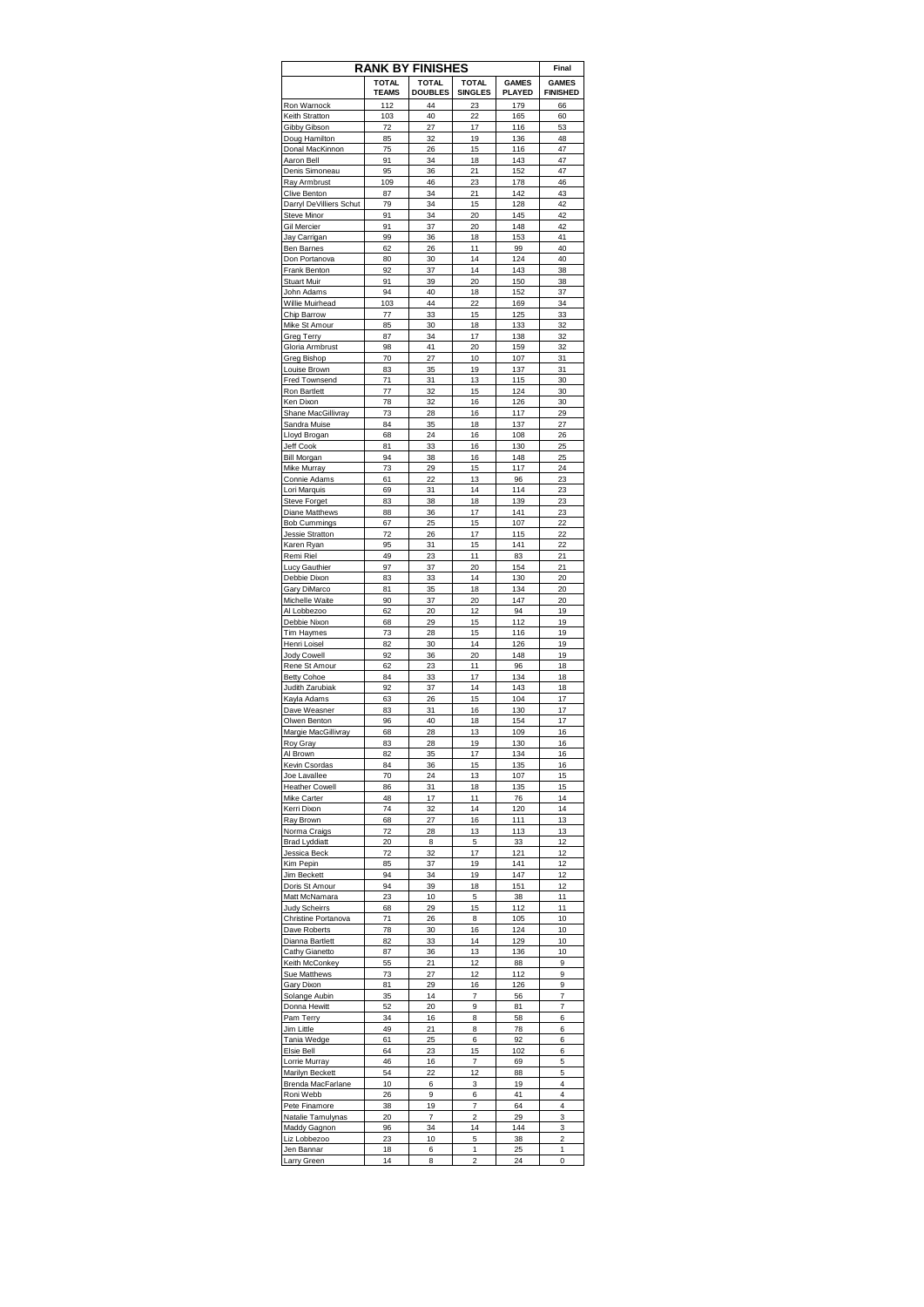| <b>HIGH STARTS</b><br>(Page 1) |                       |                   |                                         |                               |                   |  |
|--------------------------------|-----------------------|-------------------|-----------------------------------------|-------------------------------|-------------------|--|
| <b>Player</b>                  | Date                  | <b>High Start</b> | Player                                  | Date                          | <b>High Start</b> |  |
| Darryl DeVilliers Schut        | Mar 15th              | 170               | <b>Ben Barnes</b>                       | Nov 24th                      | 100               |  |
| Mike Murray                    | Mar 29th              | 156               | <b>Ben Barnes</b>                       | Dec 1st                       | 100               |  |
| Darryl DeVilliers Schut        | Sept 8th              | 152               | <b>Ben Barnes</b>                       | Jan 12th                      | 100               |  |
| Norma Craigs                   | Sept 15th             | 152               | Roni Webb                               | Oct 6th                       | 100               |  |
| Ken Dixon                      | Sept 8th              | 148               | Donal MacKinnon                         | Oct 20th                      | 100               |  |
| Aaron Bell                     | Dec 1st               | 148               | Don Portanova                           | Oct 27th                      | 100               |  |
| Aaron Bell                     | Jan 26th              | 148<br>144        | Ron Warnock                             | Nov 3rd                       | 100               |  |
| Ray Armbrust<br>Connie Adams   | Sept 29th<br>Oct 20th | 129               | Mike Murray<br>Liz Lobbezoo             | Dec 1st                       | 100<br>100        |  |
| <b>Bill Morgan</b>             | Nov 17th              | 127               | Michelle Waite                          | Dec 1st<br>Jan 12th           | 100               |  |
| Matt McNamara                  | Sept 8th              | 120               | <b>Stuart Muir</b>                      | Jan 12th                      | 100               |  |
| Matt McNamara                  | Sept 22nd             | 120               | <b>Keith Stratton</b>                   | Jan 19th                      | 100               |  |
| Ben Barnes                     | Oct 6th               | 120               | Keith Stratton                          | Mar 8th                       | 100               |  |
| Ben Barnes                     | Feb 23rd              | 120               | Sandra Muise                            | Feb 2nd                       | 100               |  |
| Ron Warnock                    | Oct 20th              | 120               | <b>Stuart Muir</b>                      | Feb 16th                      | 100               |  |
| Chip Barrow                    | Dec 8th               | 120               | Matt McNamara                           | Sept 22nd                     | 100               |  |
| Aaron Bell                     | Mar 8th               | 120               | Ray Armbrust                            | $\overline{\text{M}}$ ar 29th | 98                |  |
| Ron Bartlett                   | Sept 15th             | 118               | Kayla Adams                             | Feb 2nd                       | $\overline{97}$   |  |
| Louise Brown                   | Oct 20th              | 116               | <b>Remi Riel</b>                        | Mar 8th                       | $\overline{97}$   |  |
| Ron Warnock                    | Jan 26th              | 116               | Keith Stratton                          | Apr 5th                       | 97                |  |
| Ron Warnock                    | Feb 23rd              | 116               | Gary Dixon                              | Jan 26th                      | 96                |  |
| Ron Warnock                    | Mar 8th               | 116               | <b>Steve Minor</b>                      | Jan 26th                      | 96                |  |
| Doug Hamilton                  | Feb 2nd               | 116               | <b>Steve Minor</b>                      | Feb 2nd                       | 96                |  |
| <b>Betty Cohoe</b>             | Jan 26th              | 114               | <b>Steve Minor</b>                      | Feb 16th                      | 96                |  |
| <b>Jeff Cook</b>               | Sept 15th             | 113               | <b>Steve Minor</b>                      | Mar 29th                      | 96                |  |
| Gibby Gibson<br>Ben Barnes     | Sept 15th<br>Oct 27th | 112<br>112        | Diane Matthews<br><b>Ron Bartlett</b>   | Oct 13th<br>Feb 23rd          | 95<br>95          |  |
| Connie Adams                   | Nov 3rd               | 112               | Doug Hamilton                           | Oct 6th                       | $\overline{94}$   |  |
| Connie Adams                   | Jan 5th               | 112               | Greg Bishop                             | Oct 6th                       | 93                |  |
| Doug Hamilton                  | Dec 8th               | 112               | <b>Judy Scheirrs</b>                    | Feb 23rd                      | 93                |  |
| John Adams                     | Jan 5th               | 112               | Gibby Gibson                            | Oct 6th                       | 92                |  |
| Greg Bishop                    | Jan 26th              | 112               | <b>Steve Minor</b>                      | Oct 13th                      | 92                |  |
| Darryl DeVilliers Schut        | Feb 23rd              | 112               | Steve Minor                             | Mar 1st                       | 92                |  |
| Kevin Csordas                  | Mar 29th              | 112               | <b>Steve Minor</b>                      | Mar 1st                       | 92                |  |
| <b>Steve Minor</b>             | Mar 29th              | 112               | Dave Weasner                            | Oct 27th                      | 92                |  |
| Aaron Bell                     | Sept 22nd             | 108               | Donal MacKinnon                         | Jan 12th                      | 92                |  |
| Aaron Bell                     | Jan 26th              | 108               | Remi Riel                               | Feb 16th                      | 92                |  |
| Jody Cowell                    | Oct 20th              | 108               | <b>Steve Forget</b>                     | Oct 20th                      | 91                |  |
| Ray Armbrust                   | Dec 1st               | 108               | Doris St Amour                          | Oct 20th                      | 91                |  |
| Lloyd Brogan                   | Oct 6th               | 108               | Kayla Adams                             | Jan 26th                      | 91                |  |
| <b>Brad Lyddiatt</b>           | Mar 29th              | 108               | Doris St Amour                          | Sept 8th                      | 90                |  |
| <b>Gil Mercier</b>             | Mar 8th               | 108               | <b>Tim Haymes</b>                       | Sept 8th                      | 90                |  |
| <b>Willie Muirhead</b>         | Sept 15th             | 106               | <b>Ben Barnes</b>                       | Sept 15th                     | 90                |  |
| Ron Warnock                    | Nov 17th              | 105               | Jim Little                              | Oct 13th                      | 90                |  |
| Chip Barrow<br>Chip Barrow     | Dec 1st<br>Mar 22nd   | 105<br>105        | Mike St Amour<br>Frank Benton           | Mar 1st<br>Nov 24th           | 90<br>89          |  |
| Donal MacKinnon                | Jan 5th               | 105               | Clive Benton                            | Jan 19th                      | 89                |  |
| <b>Mike Murray</b>             | Feb 23rd              | 105               | Karen Ryan                              | Nov 3rd                       | 88                |  |
| Al Lobbezoo                    | Dec 8th               | 105               | Doris St Amour                          | Oct 6th                       | 86                |  |
| Gloria Armbrust                | Mar 15th              | 105               | Dave Weasner                            | Apr 5th                       | 86                |  |
| Connie Adams                   | Mar 22nd              | 104               | Kim Pepin                               | Jan 26th                      | 84                |  |
| Matt McNamara                  | Sept 8th              | 103               | Kevin Csordas                           | Sept 22nd                     | 81                |  |
| Donal MacKinnon                | Jan 12th              | 103               | <b>Gil Mercier</b>                      | Nov 3rd                       | 81                |  |
| Keith Stratton                 | Feb 16th              | 103               | Steve Forget                            | Sept 22nd                     | 80                |  |
| Dave Weasner                   | Dec 8th               | 102               | Gloria Armbrust                         | Nov 3rd                       | 80                |  |
| <b>Jody Cowell</b>             | Jan 5th               | 102               | Debbie Dixon                            | Jan 12th                      | 80                |  |
| <b>Bob Cummings</b>            | Nov 17th              | 101               | <b>Stuart Muir</b>                      | Mar 29th                      | 80                |  |
| Gary DiMarco                   | Feb <sub>16th</sub>   | 101               | <b>Greg Terry</b>                       | Mar 1st                       | 80                |  |
|                                |                       |                   | Darryl DeVilliers Schut                 | Mar 29th                      | 80                |  |
|                                |                       |                   | Jim Little                              | Sept 8th                      | 79                |  |
|                                |                       |                   | <b>Tim Haymes</b>                       | Sept 15th                     | 79                |  |
|                                |                       |                   | Cathy Gianetto                          | Jan 19th                      | 79                |  |
|                                |                       |                   | Natalie Tamulynas<br><b>Gil Mercier</b> | Sept 15th                     | 78                |  |
|                                |                       |                   | Mike St Amour                           | Sept 15th<br>Sept 15th        | 76<br>76          |  |
|                                |                       |                   | Dave Weasner                            | Oct 6th                       | 76                |  |
|                                |                       |                   | John Adams                              | Mar 15th                      | 76                |  |
|                                |                       |                   | Steve Minor                             | Oct 13th                      | 76                |  |
|                                |                       |                   | Rene St Amour                           | Jan 5th                       | 76                |  |
|                                |                       |                   |                                         |                               |                   |  |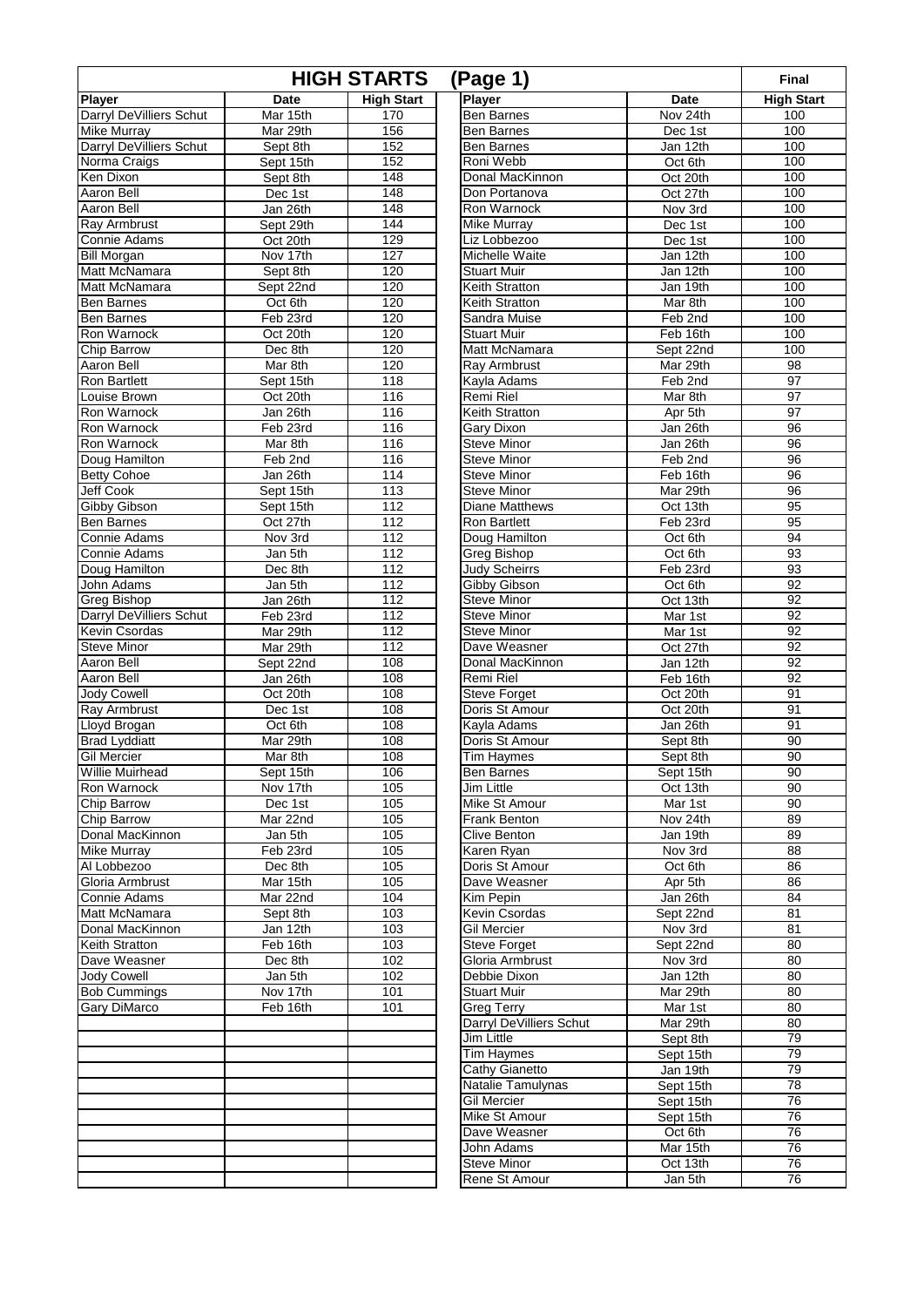| <b>HIGH FINISHES</b>    |           | <b>Final</b>       | <b>180 CLUB</b>         |             | Fina       |
|-------------------------|-----------|--------------------|-------------------------|-------------|------------|
| <b>Player</b>           | Date      | <b>High Finish</b> | Player                  | <b>Date</b> |            |
| Denis Simoneau          | Dec 8th   | 142                | Donal MacKinnon         | Oct 27th    | 180        |
| Donal MacKinnon         | Jan 12th  | 126                | Donal MacKinnon         | Nov 24th    | 180        |
| Keith Stratton          | Sept 15th | 125                | Donal MacKinnon         | Dec 15th    | 18C        |
| Donal MacKinnon         | Oct 20th  | 120                | Donal MacKinnon         | Feb 2nd     | 180        |
| <b>Ben Barnes</b>       | Oct 20th  | 119                | Donal MacKinnon         | Apr 5th     | <b>180</b> |
| <b>Brad Lyddiatt</b>    | Dec 1st   | 114                | Donal MacKinnon         | Mar 22nd    | 180        |
| John Adams              | Mar 1st   | 112                | Ron Warnock             | Oct 20th    | 18C        |
| Lloyd Brogan            | Jan 19th  | 103                | Ron Warnock             | Dec 15th    | 18C        |
| Kayla Adams             | Jan 19th  | 102                | Ron Warnock             | Apr 26th    | <b>180</b> |
| <b>Ben Barnes</b>       | Sept 8th  | 100                | Doug Hamilton           | Oct 6th     | 18C        |
| <b>Frank Benton</b>     | Dec 1st   | 100                | Doug Hamilton           | Nov 24th    | <b>180</b> |
| <b>Steve Minor</b>      | Feb 23rd  | 100                | <b>Ray Armbrust</b>     | Oct 20th    | 180        |
| Ray Armbrust            | Feb 16th  | 99                 | Ray Armbrust            | Feb 9th     | 18C        |
| Brenda MacFarlane       | Sept 8th  | 95                 | Dave Roberts            | Sept 8th    | 180        |
| Lloyd Brogan            | Oct 27th  | 95                 | <b>Ben Barnes</b>       | Sept 8th    | 180        |
| Donal MacKinnon         | Jan 5th   | 94                 | <b>Bill Morgan</b>      | Nov 17th    | 180        |
| <b>Keith Stratton</b>   | Jan 26th  | 94                 | <b>Greg Bishop</b>      | Nov 24th    | 180        |
| <b>Stuart Muir</b>      | Jan 12th  | 93                 | <b>Bob Cummings</b>     | Jan 19th    | 18C        |
| <b>Aaron Bell</b>       | Dec 1st   | $\overline{90}$    | <b>Willie Muirhead</b>  | Jan 26th    | <b>180</b> |
| <b>Frank Benton</b>     | Apr 5th   | 85                 | <b>Greg Terry</b>       | Feb 9th     | 180        |
| Jay Carrigan            | Feb 2nd   | 80                 | Darryl DeVilliers Schut | Mar 15th    | 18C        |
| John Adams              | Mar 8th   | 80                 | Gibby Gibson            | Mar 22nd    | 18C        |
| Doris St Amour          | Apr 26th  | 79                 | <b>Keith Stratton</b>   | Apr 19th    | 180        |
| Darryl DeVilliers Schut | Oct 27th  | 78                 | <b>Steve Forget</b>     | Apr 26th    | <b>180</b> |
| Judith Zarubiak         | Mar 29th  | $\overline{77}$    | Gloria Armbrust         | Apr 26th    | 180        |
| Mike St Amour           | Dec 8th   | $\overline{77}$    | <b>Rene St Amour</b>    | Apr 26th    | 18C        |
|                         |           |                    |                         |             |            |
|                         |           |                    |                         |             |            |
|                         |           |                    |                         |             |            |
|                         |           |                    |                         |             |            |
|                         |           |                    |                         |             |            |
|                         |           |                    |                         |             |            |
|                         |           |                    |                         |             |            |
|                         |           |                    |                         |             |            |
|                         |           |                    |                         |             |            |

| <b>HIGH FINISHES</b> |           | <b>Final</b>       | <b>180 CLUB</b>         |          | <b>Final</b> |
|----------------------|-----------|--------------------|-------------------------|----------|--------------|
|                      | Date      | <b>High Finish</b> | <b>Player</b>           | Date     |              |
| oneau                | Dec 8th   | 142                | Donal MacKinnon         | Oct 27th | 180          |
| <b>Kinnon</b>        | Jan 12th  | 126                | Donal MacKinnon         | Nov 24th | 180          |
| ton:                 | Sept 15th | $\overline{125}$   | Donal MacKinnon         | Dec 15th | 180          |
| :Kinnon              | Oct 20th  | 120                | Donal MacKinnon         | Feb 2nd  | 180          |
| S,                   | Oct 20th  | 119                | Donal MacKinnon         | Apr 5th  | 180          |
| iatt                 | Dec 1st   | 114                | Donal MacKinnon         | Mar 22nd | 180          |
| ns                   | Mar 1st   | 112                | Ron Warnock             | Oct 20th | 180          |
| ann                  | Jan 19th  | 103                | Ron Warnock             | Dec 15th | 180          |
| ms                   | Jan 19th  | 102                | Ron Warnock             | Apr 26th | 180          |
| ۱S                   | Sept 8th  | 100                | Doug Hamilton           | Oct 6th  | 180          |
| ton                  | Dec 1st   | 100                | Doug Hamilton           | Nov 24th | 180          |
| or                   | Feb 23rd  | 100                | <b>Ray Armbrust</b>     | Oct 20th | 180          |
| rust                 | Feb 16th  | $\overline{99}$    | Ray Armbrust            | Feb 9th  | 180          |
| acFarlane            | Sept 8th  | 95                 | Dave Roberts            | Sept 8th | 180          |
| jan                  | Oct 27th  | 95                 | <b>Ben Barnes</b>       | Sept 8th | 180          |
| <b>Kinnon</b>        | Jan 5th   | 94                 | <b>Bill Morgan</b>      | Nov 17th | 180          |
| ton                  | Jan 26th  | 94                 | <b>Greg Bishop</b>      | Nov 24th | 180          |
| r                    | Jan 12th  | 93                 | <b>Bob Cummings</b>     | Jan 19th | 180          |
|                      | Dec 1st   | 90                 | <b>Willie Muirhead</b>  | Jan 26th | 180          |
| ton                  | Apr 5th   | 85                 | <b>Greg Terry</b>       | Feb 9th  | 180          |
| an                   | Feb 2nd   | 80                 | Darryl DeVilliers Schut | Mar 15th | 180          |
| ns                   | Mar 8th   | 80                 | <b>Gibby Gibson</b>     | Mar 22nd | 180          |
| mour                 | Apr 26th  | 79                 | <b>Keith Stratton</b>   | Apr 19th | 180          |
| /illiers Schut       | Oct 27th  | 78                 | Steve Forget            | Apr 26th | 180          |
| ubiak                | Mar 29th  | $\overline{77}$    | Gloria Armbrust         | Apr 26th | 180          |
| nour                 | Dec 8th   | $\overline{77}$    | Rene St Amour           | Apr 26th | 180          |
|                      |           |                    |                         |          |              |
|                      |           |                    |                         |          |              |
|                      |           |                    |                         |          |              |
|                      |           |                    |                         |          |              |
|                      |           |                    |                         |          |              |
|                      |           |                    |                         |          |              |
|                      |           |                    |                         |          |              |
|                      |           |                    |                         |          |              |
|                      |           |                    |                         |          |              |
|                      |           |                    |                         |          |              |
|                      |           |                    |                         |          |              |
|                      |           |                    |                         |          |              |
|                      |           |                    |                         |          |              |
|                      |           |                    |                         |          |              |
|                      |           |                    |                         |          |              |
|                      |           |                    |                         |          |              |
|                      |           |                    |                         |          |              |
|                      |           |                    |                         |          |              |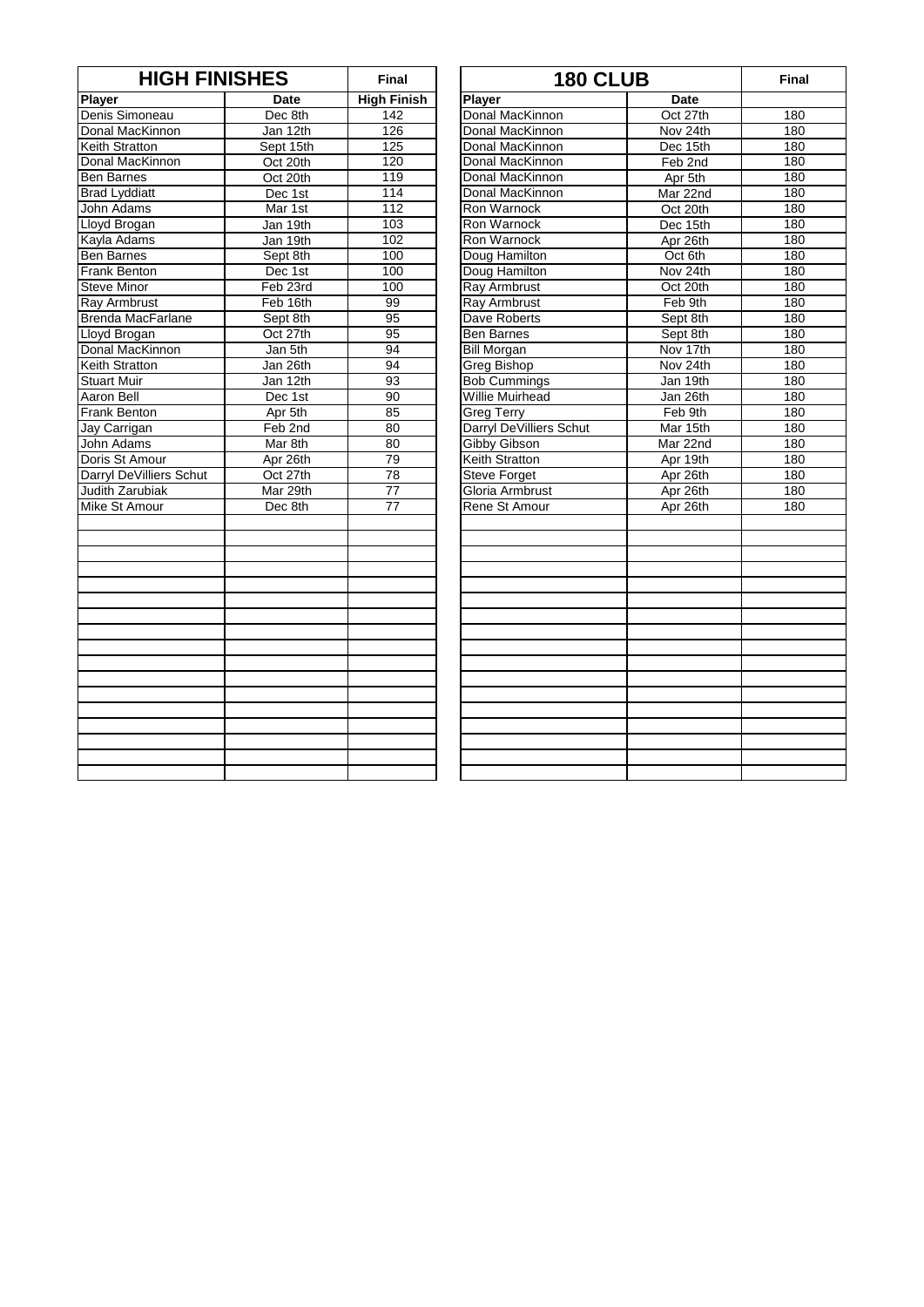| <b>HIGH SCORES UNDER 180</b><br>(Page 1) |                        |                   |                       |                        |                   |  |  |
|------------------------------------------|------------------------|-------------------|-----------------------|------------------------|-------------------|--|--|
| <b>Player</b>                            | <b>Number of Times</b> | <b>High Score</b> | <b>Player</b>         | <b>Number of Times</b> | <b>High Score</b> |  |  |
| <b>Ben Barnes</b>                        |                        | 177               | Rene St Amour         | 1                      | 139               |  |  |
| Donal MacKinnon                          | $\mathbf{1}$           | 177               | <b>Fred Townsend</b>  | $\overline{2}$         | 138               |  |  |
| Mike St Amour                            | $\mathbf{1}$           | 174               | Lloyd Brogan          | $\overline{2}$         | 138               |  |  |
| <b>Stuart Muir</b>                       | 1                      | 174               | Keith Stratton        | 1                      | 138               |  |  |
| Michelle Waite                           | $\mathbf{1}$           | 171               | Greg Bishop           | $\mathbf{1}$           | 138               |  |  |
| Doris St Amour                           | $\mathbf{1}$           | 164               | Jay Carrigan          | 1                      | 138               |  |  |
| <b>Lucy Gauthier</b>                     | $\mathbf{1}$           | 164               | Louise Brown          | 1                      | 138               |  |  |
| Denis Simoneau                           | $\boldsymbol{2}$       | 160               | Rene St Amour         | 1                      | 138               |  |  |
| <b>Mike Carter</b>                       | $\mathbf{1}$           | 160               | Gil Mercier           | 1                      | 138               |  |  |
| Denis Simoneau                           | $\mathbf{1}$           | 158               | Norma Craigs          | 1                      | 138               |  |  |
| Ron Warnock                              | 1                      | 156               | Don Portanova         | 1                      | 138               |  |  |
| Henri Loisel                             | $\mathbf{1}$           | 152               | Sandra Muise          | 1                      | 137               |  |  |
| <b>Tim Haymes</b>                        | 1                      | 145               | Gloria Armbrust       | 1                      | 137               |  |  |
| Judith Zarubiak                          | 1                      | 144               | <b>John Adams</b>     | 1                      | 137               |  |  |
| <b>Frank Benton</b>                      | $\mathbf{1}$           | 143               | Doug Hamilton         | 1                      | 137               |  |  |
| Sandra Muise                             | $\mathbf{1}$           | 142               | Remi Riel             | 1                      | 136               |  |  |
| Donal MacKinnon                          | 14                     | 140               | Doug Hamilton         | 1                      | 136               |  |  |
| Gibby Gibson                             | 8                      | 140               | Cathy Gianetto        | 1                      | 135               |  |  |
| Ron Warnock                              | 8                      | 140               | Gibby Gibson          | 1                      | 135               |  |  |
| <b>Gil Mercier</b>                       | 8                      | 140               | Aaron Bell            | 1                      | 135               |  |  |
| Don Portanova                            | 6                      | 140               | <b>Gary DiMarco</b>   | $\mathbf{1}$           | 135               |  |  |
| <b>Clive Benton</b>                      | 6                      | 140               | Ron Bartlett          | 1                      | 135               |  |  |
| Aaron Bell                               | 6                      | 140               | <b>Greg Terry</b>     | 1                      | 135               |  |  |
| <b>Steve Minor</b>                       | 5                      | 140               | <b>Brad Lyddiatt</b>  | 1                      | 135               |  |  |
| <b>Bill Morgan</b>                       | 5                      | 140               | <b>Stuart Muir</b>    | 1                      | 135               |  |  |
| <b>Stuart Muir</b>                       | 4                      | 140               | <b>Mike Carter</b>    | 1                      | 135               |  |  |
| <b>Greg Bishop</b>                       | $\overline{4}$         | 140               | Michelle Waite        | $\mathbf{1}$           | 135               |  |  |
| Doug Hamilton                            | 3                      | 140               | Louise Brown          | $\overline{2}$         | 134               |  |  |
| Rene St Amour                            | 3                      | 140               | <b>Bob Cummings</b>   | 1                      | 134               |  |  |
| <b>Keith Stratton</b>                    | 3                      | 140               | <b>Tim Haymes</b>     | 1                      | 134               |  |  |
| <b>Ben Barnes</b>                        | 3                      | 140               | Doris St Amour        | 1                      | 134               |  |  |
| Ray Armbrust                             | 3                      | 140               | Mike St Amour         | 1                      | 134               |  |  |
| Gloria Armbrust                          | 3                      | 140               | <b>Clive Benton</b>   | 1                      | 134               |  |  |
| Matt McNamara                            | $\overline{2}$         | 140               | Frank Benton          | 1                      | 134               |  |  |
| <b>Steve Forget</b>                      | $\overline{2}$         | 140               | Lloyd Brogan          | 1                      | 134               |  |  |
| Jay Carrigan                             | $\boldsymbol{2}$       | 140               | Remi Riel             | 1                      | 134               |  |  |
| Chip Barrow                              | $\overline{2}$         | 140               | <b>Diane Matthews</b> | 1                      | 134               |  |  |
| John Adams                               | $\overline{c}$         | 140               | <b>Ron Bartlett</b>   | 1                      | 134               |  |  |
| <b>Greg Terry</b>                        | $\boldsymbol{2}$       | 140               | Kevin Csordas         | 1                      | 134               |  |  |
| Ken Dixon                                | $\overline{2}$         | 140               | Keith Stratton        | 5                      | 133               |  |  |
| Jeff Cook                                | 1                      | 140               | <b>Brad Lyddiatt</b>  | 3                      | 133               |  |  |
| <b>Remi Riel</b>                         | $\mathbf{1}$           | 140               | Willie Muirhead       | 3                      | 133               |  |  |
| Diane Matthews                           | 1                      | 140               | Henri Loisel          | $\overline{c}$         | 133               |  |  |
| <b>Mike Murrav</b>                       | 1                      | 140               | <b>Tim Haymes</b>     | $\overline{2}$         | 133               |  |  |
| Darryl DeVilliers Schut                  | $\mathbf{1}$           | 140               | Norma Craigs          | 1                      | 133               |  |  |
| Joe Lavallee                             | $\mathbf{1}$           | 140               | Judith Zarubiak       | 1                      | 133               |  |  |
| Keith McConkey                           | 1                      | 140               | Mike Murray           | 1                      | 133               |  |  |
| Liz Lobbezoo                             | $\mathbf{1}$           | 140               | Jay Carrigan          | $\overline{2}$         | 132               |  |  |
| <b>Frank Benton</b>                      | $\mathbf{1}$           | 140               | Bill Morgan           | $\overline{2}$         | 132               |  |  |
| <b>Mike Carter</b>                       | 1                      | 140               | Tim Haymes            | $\overline{2}$         | 132               |  |  |
| Al Lobbezoo                              | $\mathbf{1}$           | 140               | Ray Armbrust          | 1                      | 132               |  |  |
| Doris St Amour                           | $\mathbf{1}$           | 140               | Ron Warnock           | $\overline{1}$         | 132               |  |  |
| Lloyd Brogan                             | $\mathbf{1}$           | 140               | Al Lobbezoo           | 1                      | 132               |  |  |
| Denis Simoneau                           | $\mathbf{1}$           | 140               | Louise Brown          | 1                      | 132               |  |  |
| Shane MacGillivray                       | 1                      | 140               | <b>Heather Cowell</b> | 1                      | 131               |  |  |
| Kevin Csordas                            | $\mathbf{1}$           | 140               | Doug Hamilton         | 1                      | 131               |  |  |
|                                          |                        |                   | Gloria Armbrust       | 1                      | 131               |  |  |
|                                          |                        |                   | Tim Haymes            | $\overline{2}$         | 130               |  |  |
|                                          |                        |                   | Lori Marquis          | 1                      | 130               |  |  |
|                                          |                        |                   | Shane MacGillivray    | $\mathbf{1}$           | 130               |  |  |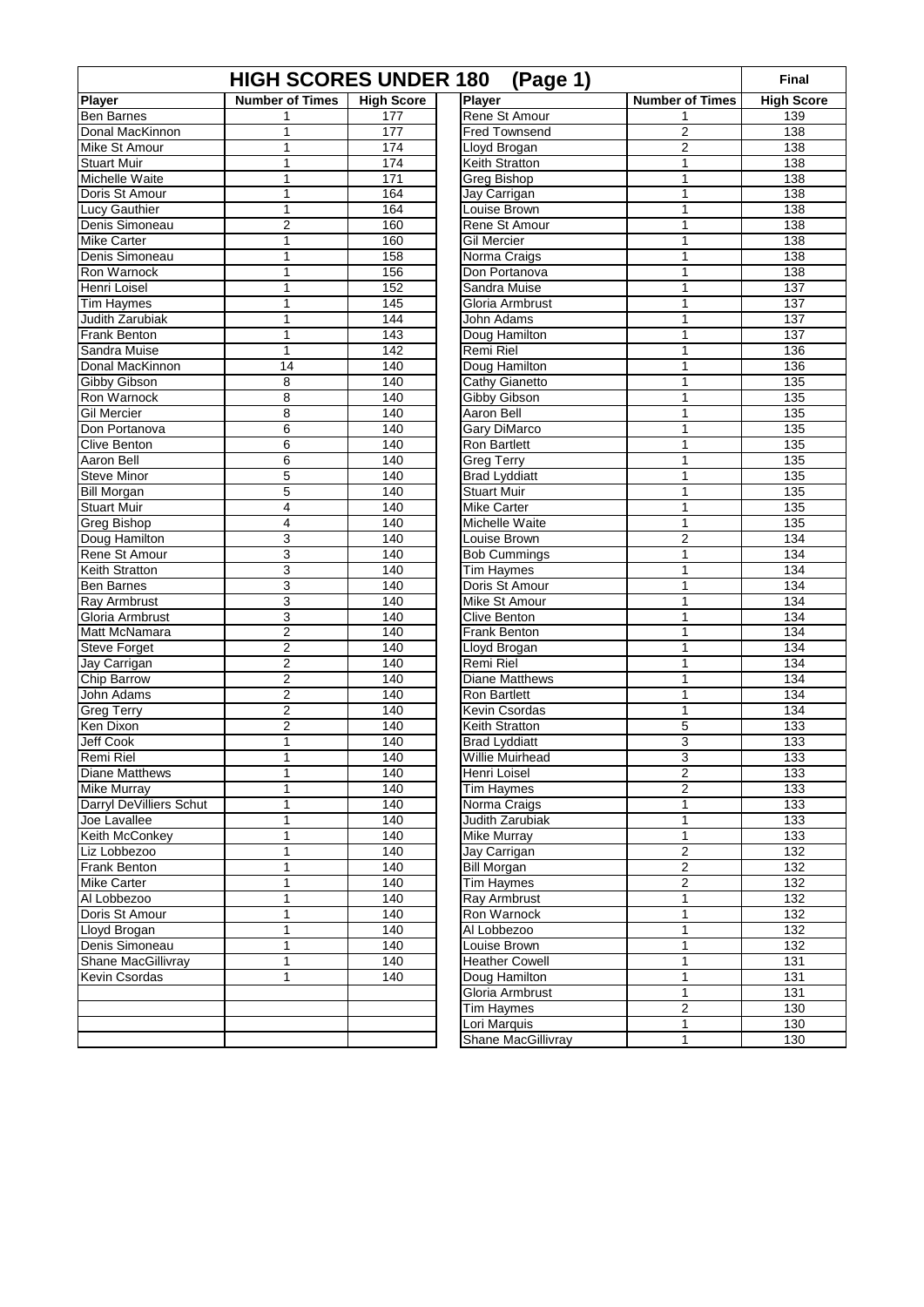| <b>HIGH SCORES UNDER 180</b><br>(Page 2)    |                         |                   |                                   |                                  |                   |  |  |
|---------------------------------------------|-------------------------|-------------------|-----------------------------------|----------------------------------|-------------------|--|--|
| <b>Player</b>                               | <b>Number of Times</b>  | <b>High Score</b> | Player                            | <b>Number of Times</b>           | <b>High Score</b> |  |  |
| Olwen Benton                                |                         | 129               | Doug Hamilton                     | 6                                | 121               |  |  |
| Joe Lavallee                                | $\mathbf{1}$            | 129               | Frank Benton                      | 3                                | 121               |  |  |
| Mike St Amour                               | $\mathbf{1}$            | 129               | Keith Stratton                    | 2                                | 121               |  |  |
| Ken Dixon                                   | 1                       | 129               | Greg Bishop                       | $\overline{2}$                   | 121               |  |  |
| Pam Terry                                   | $\mathbf{1}$            | 129               | Donal MacKinnon                   | $\overline{2}$                   | 121               |  |  |
| <b>Chip Barrow</b>                          | $\mathbf{1}$            | 129               | Ron Warnock                       | $\overline{2}$                   | 121               |  |  |
| Al Brown                                    | 1                       | 129               | <b>Mike Carter</b>                | $\overline{2}$                   | 121               |  |  |
| Doris St Amour                              | 1                       | $\overline{128}$  | Kevin Csordas                     | $\overline{2}$                   | $\overline{121}$  |  |  |
| Jessie Stratton                             | $\mathbf{1}$            | $\overline{128}$  | <b>Willie Muirhead</b>            | $\overline{2}$                   | $\overline{121}$  |  |  |
| Donal MacKinnon                             | 1                       | 128               | <b>Steve Forget</b>               | 1                                | 121               |  |  |
| Chip Barrow                                 | 1                       | 128               | Al Lobbezoo                       | $\mathbf{1}$                     | 121               |  |  |
| <b>Bill Morgan</b>                          | $\mathbf{1}$            | 127               | Lori Marquis                      | 1                                | 121               |  |  |
| <b>Roy Gray</b>                             | 1                       | 127               | Sandra Muise                      | 1                                | 121               |  |  |
| Donal MacKinnon                             | 1                       | 127               | Matt McNamara                     | $\mathbf{1}$                     | 121               |  |  |
| Henri Loisel                                | 1                       | $\overline{127}$  | Remi Riel                         | 1                                | $\overline{121}$  |  |  |
| <b>Tim Haymes</b>                           | $\mathbf{1}$            | 126               | Ron Bartlett                      | $\mathbf{1}$                     | 121               |  |  |
| Natalie Tamulynas<br><b>Judith Zarubiak</b> | $\mathbf{1}$            | 126               | <b>Steve Minor</b>                | $\mathbf{1}$<br>1                | 121               |  |  |
| Ron Warnock                                 | 1                       | 126               | Aaron Bell                        | 1                                | 121<br>121        |  |  |
| Don Portanova                               | 5<br>$\overline{c}$     | 125<br>125        | Gibby Gibson<br><b>John Adams</b> | $\mathbf{1}$                     | 121               |  |  |
| <b>Stuart Muir</b>                          | $\boldsymbol{2}$        | 125               | Gloria Armbrust                   | $\mathbf{1}$                     | 121               |  |  |
| Jay Carrigan                                | $\boldsymbol{2}$        | 125               | Natalie Tamulynas                 | 1                                | 121               |  |  |
| <b>Gil Mercier</b>                          | $\overline{2}$          | 125               | Larry Green                       | 1                                | 121               |  |  |
| Donal MacKinnon                             | $\overline{\mathbf{c}}$ | 125               | Ken Dixon                         | $\mathbf{1}$                     | 121               |  |  |
| Aaron Bell                                  | $\overline{2}$          | 125               | Lucy Gauthier                     | 1                                | 121               |  |  |
| Ray Armbrust                                | $\overline{c}$          | 125               | Jessie Stratton                   | 1                                | 121               |  |  |
| <b>Greg Terry</b>                           | $\overline{2}$          | 125               | Dave Weasner                      | $\mathbf{1}$                     | $\overline{121}$  |  |  |
| Kayla Adams                                 | $\mathbf{1}$            | 125               | Gary Dixon                        | 1                                | 121               |  |  |
| Matt McNamara                               | 1                       | 125               | Donal MacKinnon                   | 1                                | 121               |  |  |
| Gloria Armbrust                             | $\mathbf{1}$            | 125               | <b>Shane MacGillivray</b>         | $\mathbf{1}$                     | 121               |  |  |
| <b>Bill Morgan</b>                          | $\mathbf{1}$            | 125               | Rene St Amour                     | $\mathbf{1}$                     | 121               |  |  |
| <b>Tim Haymes</b>                           | 1                       | 125               | Don Portanova                     | 1                                | 121               |  |  |
| <b>Greg Bishop</b>                          | 1                       | 125               | Karen Ryan                        | 1                                | $\overline{121}$  |  |  |
| Shane MacGillivray                          | $\mathbf{1}$            | 125               | Chip Barrow                       | 1                                | $\overline{121}$  |  |  |
| Mike St Amour                               | $\mathbf{1}$            | 125               | <b>Brad Lyddiatt</b>              | 1                                | 121               |  |  |
| Dave Roberts                                | 1                       | 125               | Al Brown                          | 1                                | 121               |  |  |
| <b>Darryl DeVilliers Schut</b>              | 1                       | 125               | <b>Greg Terry</b>                 | 1                                | 121               |  |  |
| <b>Frank Benton</b>                         | $\mathbf{1}$            | 125               | Roni Webb                         | 1                                | 121               |  |  |
| <b>Mike Carter</b>                          | 1                       | 125               | Kayla Adams                       | $\mathbf{1}$                     | 121               |  |  |
| <b>Clive Benton</b>                         | $\mathbf{1}$            | $\overline{125}$  | Lloyd Brogan                      | 1                                | $\overline{121}$  |  |  |
| <b>Ben Barnes</b>                           | $\mathbf{1}$            | 125               | Louise Brown                      | $\mathbf{1}$                     | 121               |  |  |
| Doug Hamilton                               | 1                       | 125               | <b>Stuart Muir</b>                | 1                                | 121               |  |  |
| Connie Adams                                | 1                       | 125               | Pam Terry                         | 1                                | 121               |  |  |
| Roni Webb                                   | 1                       | 124               | Denis Simoneau                    | $\mathbf{1}$                     | 121               |  |  |
| Gloria Armbrust                             | 1                       | 124               | <b>Heather Cowell</b>             | $\mathbf{1}$                     | 121               |  |  |
| <b>Greg Terry</b>                           | 1                       | 124               | <b>Gil Mercier</b><br>Jeff Cook   | 2                                | 120               |  |  |
| Jim Little                                  | 1<br>1                  | 124<br>124        | Steve Minor                       | $\overline{2}$<br>$\overline{2}$ | 120<br>120        |  |  |
| Roy Gray<br>Pam Terry                       | 1                       | 124               | Jessica Beck                      | 1                                | 120               |  |  |
| Ron Warnock                                 | 1                       | 124               | Clive Benton                      | $\mathbf{1}$                     | 120               |  |  |
| Ray Brown                                   | 1                       | 124               | <b>Diane Matthews</b>             | 1                                | 120               |  |  |
| Ron Warnock                                 | $\overline{2}$          | 123               | Jay Carrigan                      | $\mathbf{1}$                     | 120               |  |  |
| Sue Matthews                                | $\overline{2}$          | 123               | Frank Benton                      | 1                                | 120               |  |  |
| <b>Tim Haymes</b>                           | $\mathbf 1$             | 123               | <b>Ben Barnes</b>                 | 1                                | 120               |  |  |
| Mike St Amour                               | 1                       | 123               | Darryl DeVilliers Schut           | $\mathbf{1}$                     | 120               |  |  |
| <b>Mike Murray</b>                          | $\mathbf{1}$            | 123               | Shane MacGillivray                | 1                                | 120               |  |  |
| <b>Steve Forget</b>                         | 1                       | 123               | Elsie Bell                        | 1                                | 120               |  |  |
| Lloyd Brogan                                | 1                       | 123               | <b>Ray Armbrust</b>               | $\mathbf{1}$                     | 120               |  |  |
| Ray Armbrust                                | 1                       | 123               | Keith McConkey                    | $\mathbf{1}$                     | 120               |  |  |
| Remi Riel                                   | 1                       | 123               | Debbie Nixon                      | 1                                | 120               |  |  |
| <b>Willie Muirhead</b>                      | 1                       | 123               | Jody Cowell                       | $\mathbf{1}$                     | 120               |  |  |
| Greg Bishop                                 | 1                       | 122               | <b>Steve Forget</b>               | $\mathbf{1}$                     | 120               |  |  |
| <b>Jody Cowell</b>                          | 1                       | 122               | Aaron Bell                        | 1                                | 120               |  |  |
| Doris St Amour                              | $\mathbf{1}$            | 122               | Chip Barrow                       | 1                                | 120               |  |  |
| Kerri Dixon                                 | $\mathbf{1}$            | 122               | John Adams                        | $\mathbf{1}$                     | 120               |  |  |
|                                             |                         |                   | Donal MacKinnon                   | 1                                | 120               |  |  |
|                                             |                         |                   | Kayla Adams                       | 1                                | 120               |  |  |
|                                             |                         |                   |                                   |                                  |                   |  |  |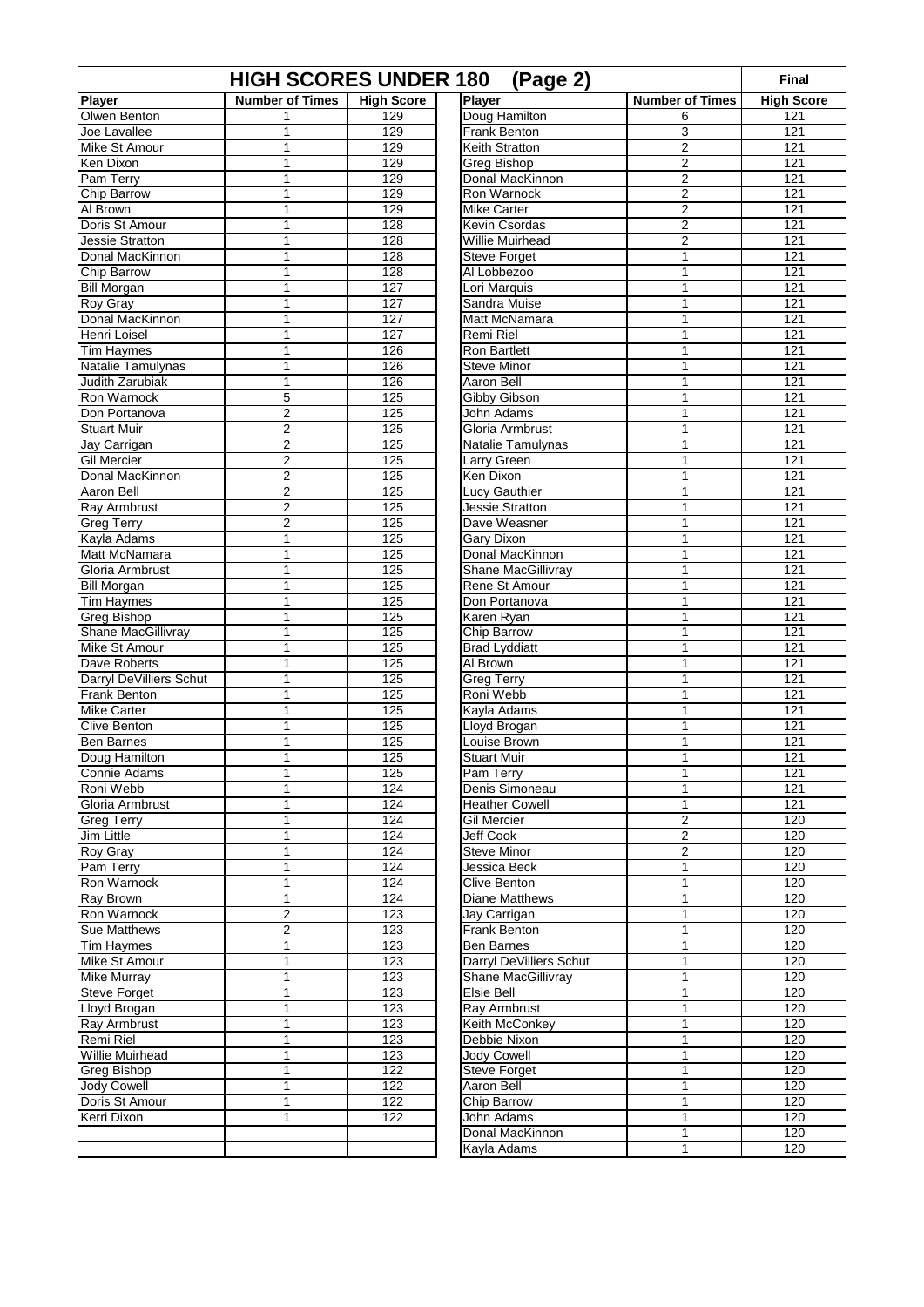| (Page 3)<br><b>HIGH SCORES UNDER 180</b> |                                |                   |                          |                        |                   |  |
|------------------------------------------|--------------------------------|-------------------|--------------------------|------------------------|-------------------|--|
| Player                                   | <b>Number of Times</b>         | <b>High Score</b> | Player                   | <b>Number of Times</b> | <b>High Score</b> |  |
| Debbie Dixon                             | 2                              | 119               | Norma Craigs             | 2                      | 111               |  |
| Dave Weasner                             | 1                              | 119               | <b>Gil Mercier</b>       | 1                      | 111               |  |
| Ron Warnock                              | $\mathbf{1}$                   | 119               | Kavla Adams              | 1                      | 111               |  |
| Karen Ryan                               | 1                              | 119               | Mike St Amour            | 1                      | 111               |  |
| Remi Riel                                | 1                              | 119               | Jessica Beck             | 1                      | 111               |  |
| <b>Mike Carter</b>                       | 1                              | 118               | <b>Heather Cowell</b>    | 1                      | 111               |  |
| Jeff Cook                                | 1                              | 118               | Pam Terry                | $\overline{2}$         | 110               |  |
| Sandra Muise                             | 1                              | 118               | Shane MacGillivray       | $\mathbf{1}$           | 110               |  |
| Debbie Nixon                             | 1                              | 118               | Jessie Stratton          | $\mathbf{1}$           | 110               |  |
| <b>Steve Minor</b>                       | 1                              | 118               | Jay Carrigan             | 1                      | 110               |  |
| <b>Gil Mercier</b>                       | 1                              | 118               | Connie Adams             | 1                      | 110               |  |
| Gibby Gibson                             | 1                              | 117               | Michelle Waite           | 1                      | 109               |  |
| Gloria Armbrust                          | 1                              | 117               | Marilyn Beckett          | 1                      | 109               |  |
| Kayla Adams                              | 1                              | 117               | Kim Pepin                | 1                      | 109               |  |
| Michelle Waite                           | $\mathbf{1}$                   | 117               | Gloria Armbrust          | $\mathbf{1}$           | 109               |  |
| <b>Brad Lyddiatt</b>                     | 1                              | 117               | Jessie Stratton          | 1                      | 109               |  |
| Frank Benton                             | 1                              | 117               | Al Lobbezoo              | 1                      | 109               |  |
| Olwen Benton                             | 1                              | 117               | <b>Diane Matthews</b>    | 1                      | 108               |  |
| Karen Ryan                               | 1                              | 116               | Christine Portanova      | 1                      | 108               |  |
| Aaron Bell                               | 1                              | 116               | Donal MacKinnon          | 1                      | 108               |  |
| Connie Adams                             | 1                              | 116               | <b>Tim Haymes</b>        | 1                      | 108               |  |
| <b>Clive Benton</b>                      | $\mathbf{1}$                   | 116               | Roy Gray                 | 1                      | 108               |  |
| Jay Carrigan                             | 1                              | 116               | Al Brown                 | $\overline{2}$         | 107               |  |
| <b>Lucy Gauthier</b>                     | 1                              | 116               | Olwen Benton             | 1                      | 107               |  |
| <b>Chip Barrow</b>                       | 1                              | 116               | Cathy Gianetto           | 1                      | 106               |  |
| Jessica Beck                             | 1                              | 116               | Kevin Csordas            | $\mathbf{1}$           | 106               |  |
| Al Brown                                 | 1                              | 116               | Keith McConkey           | $\mathbf{1}$           | 106               |  |
| Doris St Amour                           | 1                              | 116               | Kevin Csordas            | $\overline{2}$         | 105               |  |
| Lori Marquis                             | 1                              | 116               | Al Lobbezoo              | $\mathbf{1}$           | 105               |  |
| Diana Matthews                           | 1                              | 115               | <b>Fred Townsend</b>     | 1                      | 105               |  |
| Jay Carrigan                             | 1                              | 115               | Elsie Bell               | 1                      | 105               |  |
| Doug Hamilton                            | 1                              | 115               | Pete Finamore            | 1                      | 105               |  |
| <b>Frank Benton</b>                      | 1                              | 115               | <b>Jody Cowell</b>       | 1                      | 105               |  |
| Remi Riel<br>Dave Weasner                | 1                              | 115               | Clive Benton             | 1                      | 105               |  |
|                                          | 1                              | 115               | <b>Roy Gray</b>          | 1                      | 105               |  |
| <b>Frank Benton</b>                      | $\overline{2}$<br>$\mathbf{1}$ | 114<br>114        | Dave Weasner<br>Al Brown | 1<br>$\mathbf{1}$      | 105<br>105        |  |
| Norma Craigs<br>Lori Marquis             | $\mathbf{1}$                   | 114               | Doris St Amour           | 1                      | 105               |  |
| Keith McConkey                           | 1                              | 114               | Debbie Dixon             | 1                      | 105               |  |
| Kevin Csordas                            | $\mathbf{1}$                   | 114               | Margie MacGillivray      | $\mathbf{1}$           | 105               |  |
| <b>Stuart Muir</b>                       | 1                              | 114               | Frank Benton             | 1                      | 105               |  |
| Debbie Dixon                             | 1                              | 114               | Jessica Beck             | 1                      | 104               |  |
| Karen Ryan                               | 1                              | 114               | Doris St Amour           | 1                      | 104               |  |
| Margie MacGillivray                      | $\mathbf{1}$                   | 114               | Ron Warnock              | 1                      | 104               |  |
| Elsie Bell                               | 1                              | 113               | Olwen Benton             | 1                      | 104               |  |
| Roy Gray                                 | 1                              | 113               | Ray Armbrust             | 1                      | 103               |  |
| Liz Lobbezoo                             | $\mathbf{1}$                   | 113               | <b>Heather Cowell</b>    | 1                      | 103               |  |
| Doug Hamilton                            | 1                              | 113               | Sandra Muise             | 1                      | 103               |  |
| <b>Greg Terry</b>                        | 1                              | 113               | Elsie Bell               | 1                      | 103               |  |
| Michelle Waite                           | 1                              | 113               | Matt McNamara            | 1                      | 102               |  |
| <b>Gary Dixon</b>                        | 1                              | 113               | Kim Pepin                | 1                      | 102               |  |
| Keith Stratton                           | 1                              | 112               | Sue Matthews             | 1                      | 102               |  |
| Judith Zarubiak                          | 1                              | 112               | Joe Lavallee             | 1                      | 102               |  |
| Pete Finamore                            | 1                              | 112               | Karen Ryan               | 1                      | 102               |  |
| Donal MacKinnon                          | $\mathbf{1}$                   | 112               | Frank Benton             | $\mathbf{1}$           | 102               |  |
| Roni Webb                                | $\mathbf{1}$                   | 112               | Keith Stratton           | 2                      | 101               |  |
| Joe Lavallee                             | 1                              | 112               | Jeff Cook                | 2                      | 101               |  |
| Jim Beckett                              | 1                              | 112               | Jim Little               | 1                      | 101               |  |
| Jessie Stratton                          | 1                              | 112               | Jessica Beck             | $\mathbf{1}$           | 101               |  |
| <b>Mike Carter</b>                       | 1                              | 112               | <b>Mike Carter</b>       | 1                      | 101               |  |
|                                          |                                |                   | <b>Bill Morgan</b>       | 1                      | 101               |  |
|                                          |                                |                   | Willie Muirhead          | $\mathbf{1}$           | 101               |  |
|                                          |                                |                   | Sandra Muise             | 1                      | 101               |  |
|                                          |                                |                   | Pam Terry                | 1                      | 101               |  |
|                                          |                                |                   | Dave Weasner             | $\mathbf{1}$           | 101               |  |
|                                          |                                |                   | <b>Steve Minor</b>       | 1                      | 101               |  |
|                                          |                                |                   | Debbie Nixon             | 1                      | 101               |  |
|                                          |                                |                   | Ben Barnes               | 1                      | 101               |  |
|                                          |                                |                   | Karen Ryan               | $\mathbf{1}$           | 101               |  |